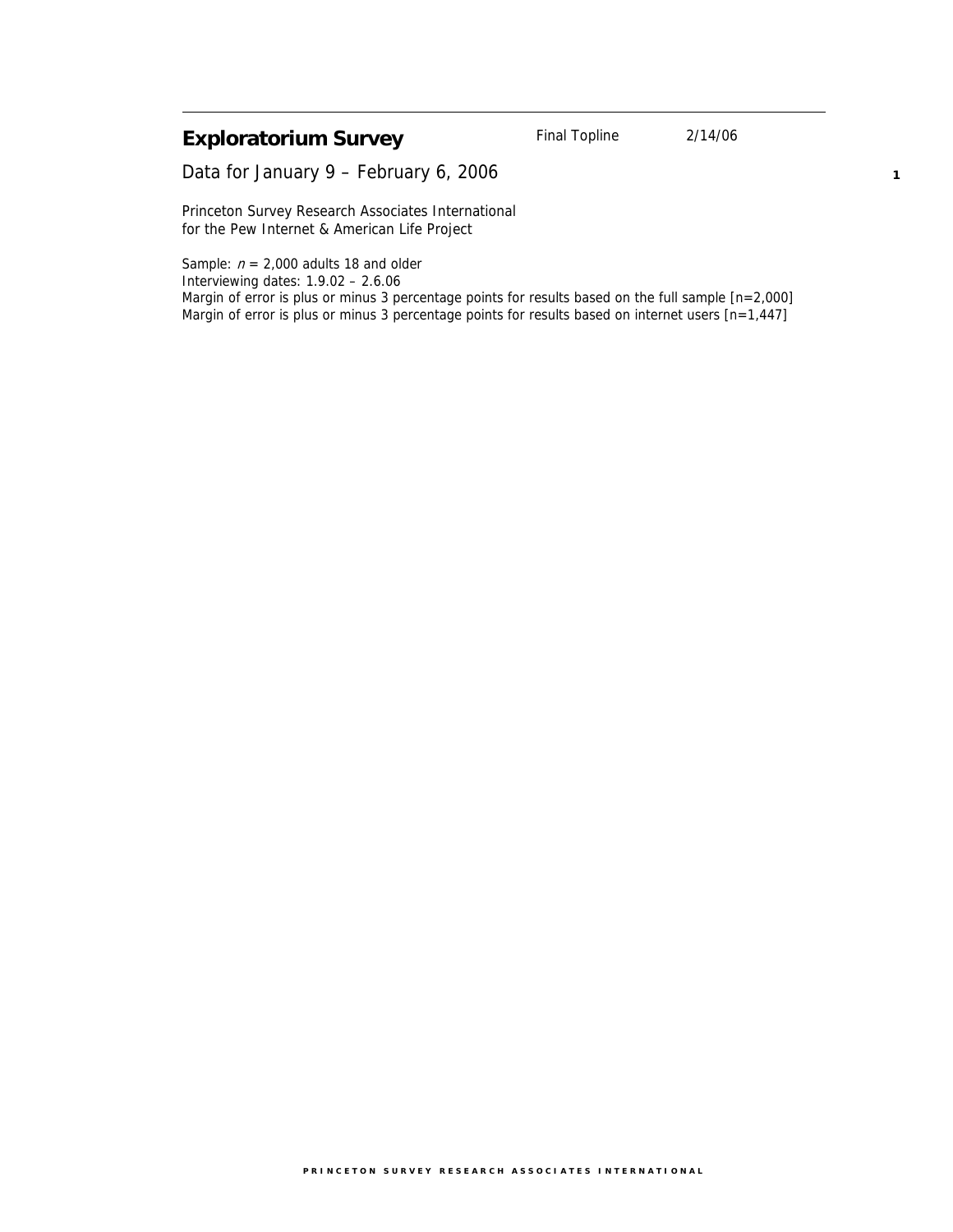**Q1** Overall, are you satisfied or dissatisfied with the way things are going in this country today?

|                                   | SATISFIED | DISSATISFIED | DON'T KNOW/<br><b>REFUSED</b> |
|-----------------------------------|-----------|--------------|-------------------------------|
| Current                           | 36        | 55           | 8                             |
| Nov/Dec 2005 <sup>1</sup>         | 35        | 56           | 9                             |
| September 2005 <sup>2</sup>       | 32        | 61           | 8                             |
| May/June 2005 <sup>3</sup>        | 36        | 54           | 10                            |
| February 2005 <sup>4</sup>        | 41        | 49           | 10                            |
| January 2005 <sup>5</sup>         | 41        | 48           | 11                            |
| November 23-20, 2004 <sup>6</sup> | 45        | 47           | 9                             |
| November 2004 <sup>7</sup>        | 46        | 46           | 8                             |
| May/June 2004 <sup>8</sup>        | 33        | 56           | 11                            |
| February 2004 <sup>9</sup>        | 40        | 50           | 10                            |
| November 2003 <sup>10</sup>       | 43        | 49           | 9                             |
| July 2003 <sup>11</sup>           | 46        | 45           | 9                             |
| June 2003 <sup>12</sup>           | 49        | 42           | 9                             |
| April/May 2003 <sup>13</sup>      | 54        | 37           | 8                             |
| March 12-19, 2003 <sup>14</sup>   | 42        | 49           | 10                            |
| March 3-11, 2003 <sup>15</sup>    | 41        | 51           | 8                             |
| February 2003 <sup>16</sup>       | 38        | 54           | 9                             |
| December 2002 <sup>17</sup>       | 41        | 47           | 11                            |
| November 2002 <sup>18</sup>       | 43        | 48           | 10                            |
| October 2002 <sup>19</sup>        | 40        | 49           | 11                            |
| September 2002 <sup>20</sup>      | 44        | 45           | 10                            |
| July 2002 <sup>21</sup>           | 45        | 43           | 11                            |
| March/May 2002 <sup>22</sup>      | 52        | 37           | 11                            |
| January 2002 <sup>23</sup>        | 58        | 33           | 9                             |
| December 2001 <sup>24</sup>       | 61        | 29           | 10                            |
| November 2001 <sup>25</sup>       | 62        | 28           | 9                             |
| October 2001 <sup>26</sup>        | 57        | 33           | 10                            |
| September 2001 <sup>27</sup>      | 46        | 44           | 11                            |
| August 2001 <sup>28</sup>         | 44        | 46           | 10                            |
| February 2001 <sup>29</sup>       | 53        | 38           | 10                            |
| December 2000 <sup>30</sup>       | 50        | 42           | 8                             |
| November 200031                   | 50        | 41           | 9                             |
| October 2000 <sup>32</sup>        | 53        | 39           | 8                             |
| September 2000 <sup>33</sup>      | 51        | 40           | 9                             |
| July/August 200034                | 52        | 39           | 9                             |
| May/June 200035                   | 51        | 41           | 8                             |
| March/April 2000 <sup>36</sup>    | 50        | 41           | 9                             |

**2**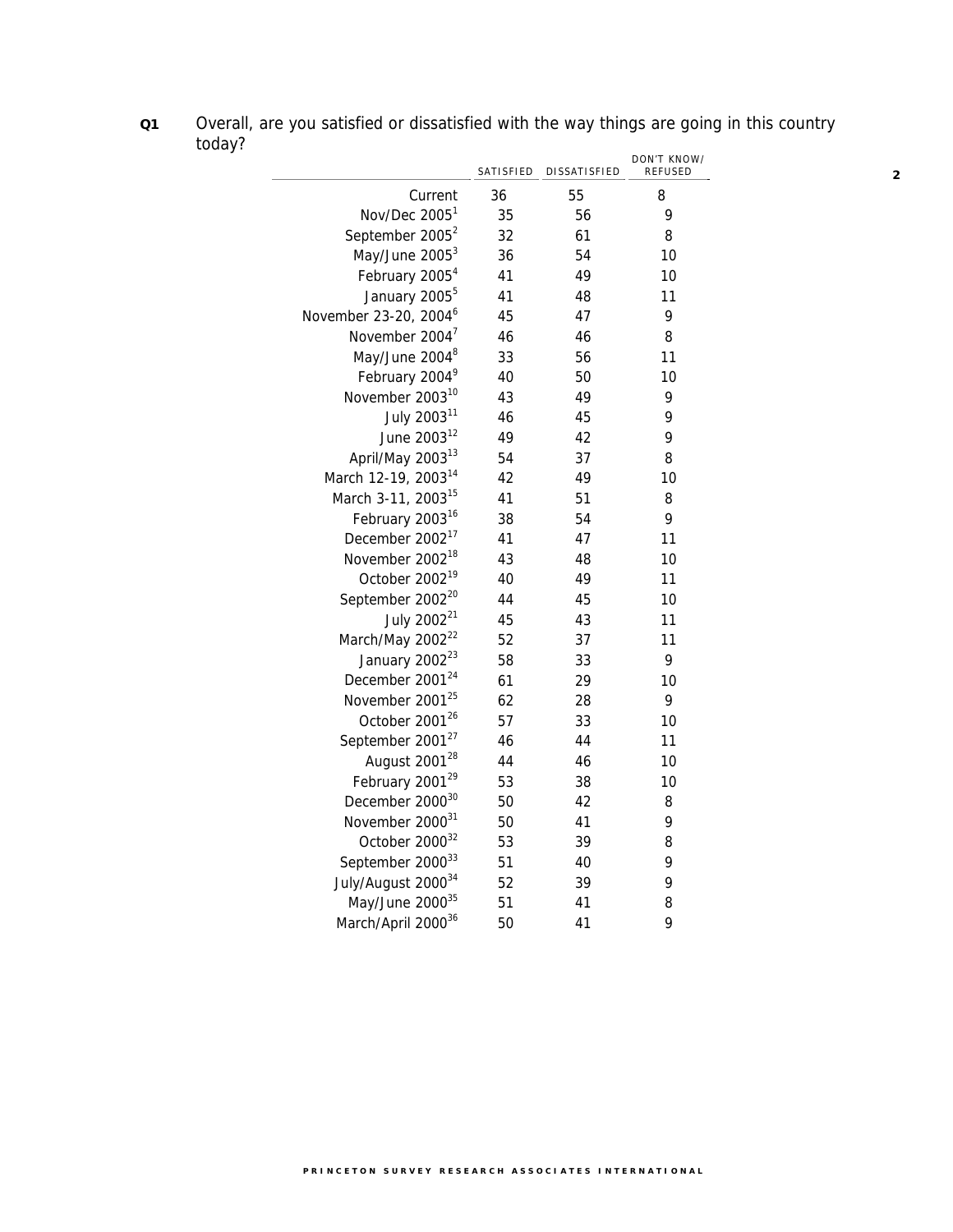**Q2** I'm going to read you a few statements. For each one, please tell me if this describes you very well, somewhat well, not too well, or not at all.

|              |                                                                                            | <b>VERY</b><br>WELL | SOMEWHAT<br>WELL | NOT TOO<br>WELL | <b>NOT</b><br>AT ALL | DON'T<br>KNOW/<br><b>REFUSED</b> |
|--------------|--------------------------------------------------------------------------------------------|---------------------|------------------|-----------------|----------------------|----------------------------------|
| a            | After I gather all the facts about something, I<br>make up my mind pretty quickly          |                     |                  |                 |                      |                                  |
|              | Current                                                                                    | 55                  | 31               | 8               | 4                    | 1                                |
|              | June/July 2004                                                                             | 52                  | 32               | 9               | 5                    | 1                                |
| b            | I like to read about a lot of different things                                             |                     |                  |                 |                      |                                  |
|              | Current                                                                                    | 54                  | 28               | 9               | 7                    |                                  |
|              | June/July 2004                                                                             | 61                  | 26               | 7               | 6                    |                                  |
| $\mathsf{C}$ | I find it difficult to make up my mind when I<br>have too much information about something |                     |                  |                 |                      |                                  |
|              | Current                                                                                    | 12                  | 23               | 21              | 43                   | 1                                |
|              | June/July 2004                                                                             | 14                  | 22               | 19              | 45                   | 1                                |
| d            | I enjoy learning about science and new<br>scientific discoveries                           |                     |                  |                 |                      |                                  |
|              | Current                                                                                    | 43                  | 31               | 12              | 13                   |                                  |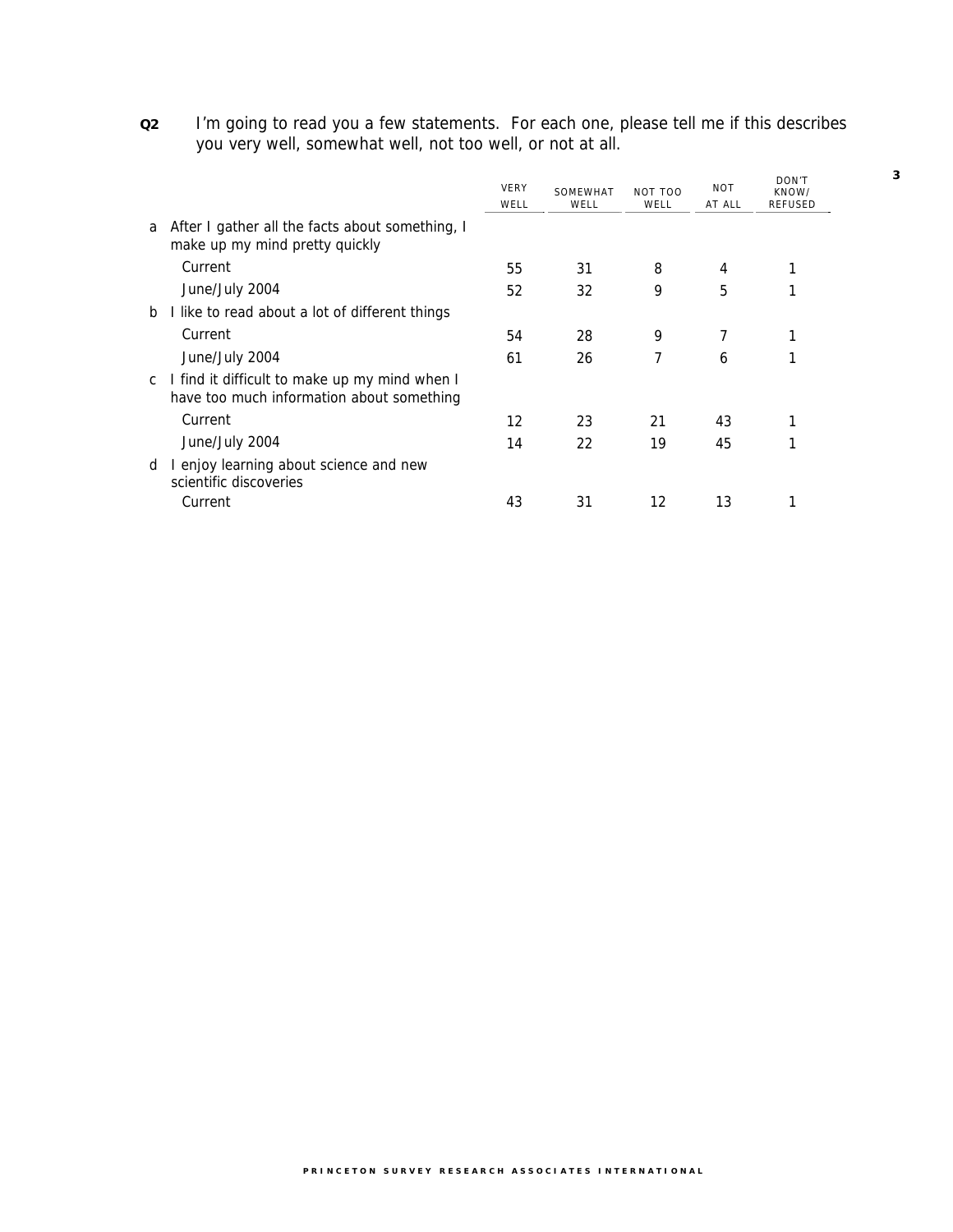|                                 | YES | <b>NO</b> | DON'T KNOW/<br><b>REFUSED</b> |
|---------------------------------|-----|-----------|-------------------------------|
| Current                         | 74  | 25        | $\star$                       |
| <b>Nov/Dec 2005</b>             | 68  | 31        | $^{\star}$                    |
| September 2005                  | 74  | 26        | 0                             |
| May/June 2005                   | 72  | 28        | $\star$                       |
| February 2005                   | 70  | 30        | $\star$                       |
| January 2005                    | 69  | 31        | $^{\star}$                    |
| November 23-20, 2004            | 70  | 30        | 0                             |
| November 2004                   | 68  | 32        | 0                             |
| May/June 2004                   | 71  | 29        | $\star$                       |
| February 2004                   | 73  | 27        | $\star$                       |
| November 2003                   | 72  | 27        | $\star$                       |
| <b>July 2003</b>                | 71  | 29        | $\star$                       |
| <b>June 2003</b>                | 71  | 29        | $\star$                       |
| April/May 2003                  | 69  | 31        | $\star$                       |
| March 20-25, 2003 <sup>37</sup> | 70  | 30        | $\star$                       |
| March 12-19, 2003               | 65  | 35        | 0                             |
| March 3-11, 2003                | 71  | 29        | $\star$                       |
| February 2003                   | 70  | 30        | 0                             |
| December 2002                   | 68  | 32        | 0                             |
| November 2002                   | 70  | 30        | $^\star$                      |
| October 2002                    | 69  | 31        | $\star$                       |
| September 2002                  | 68  | 32        | $\star$                       |
| <b>July 2002</b>                | 69  | 31        | $\star$                       |
| March/May 2002                  | 69  | 31        | $\star$                       |
| January 2002                    | 67  | 33        | 0                             |
| December 2001                   | 64  | 36        | $\star$                       |
| November 2001                   | 65  | 35        | $\star$                       |
| October 2001                    | 62  | 38        | $\star$                       |
| September 2001                  | 63  | 37        | $^\star$                      |
| August 2001                     | 66  | 34        | 0                             |
| February 2001                   | 65  | 35        | 0                             |
| December 2000                   | 69  | 31        | $\star$                       |
| November 2000                   | 65  | 35        | $\star$                       |
| October 2000                    | 64  | 36        | $\star$                       |
| September 2000                  | 62  | 38        | $\star$                       |
| July/August 2000                | 63  | 37        | $^\star$                      |
| May/June 2000                   | 60  | 40        | $\star$                       |
| March/April 2000                | 63  | 37        | $\star$                       |

**Q5** Do you use a computer at your workplace, at school, at home, or anywhere else on at least an occasional basis?

**4**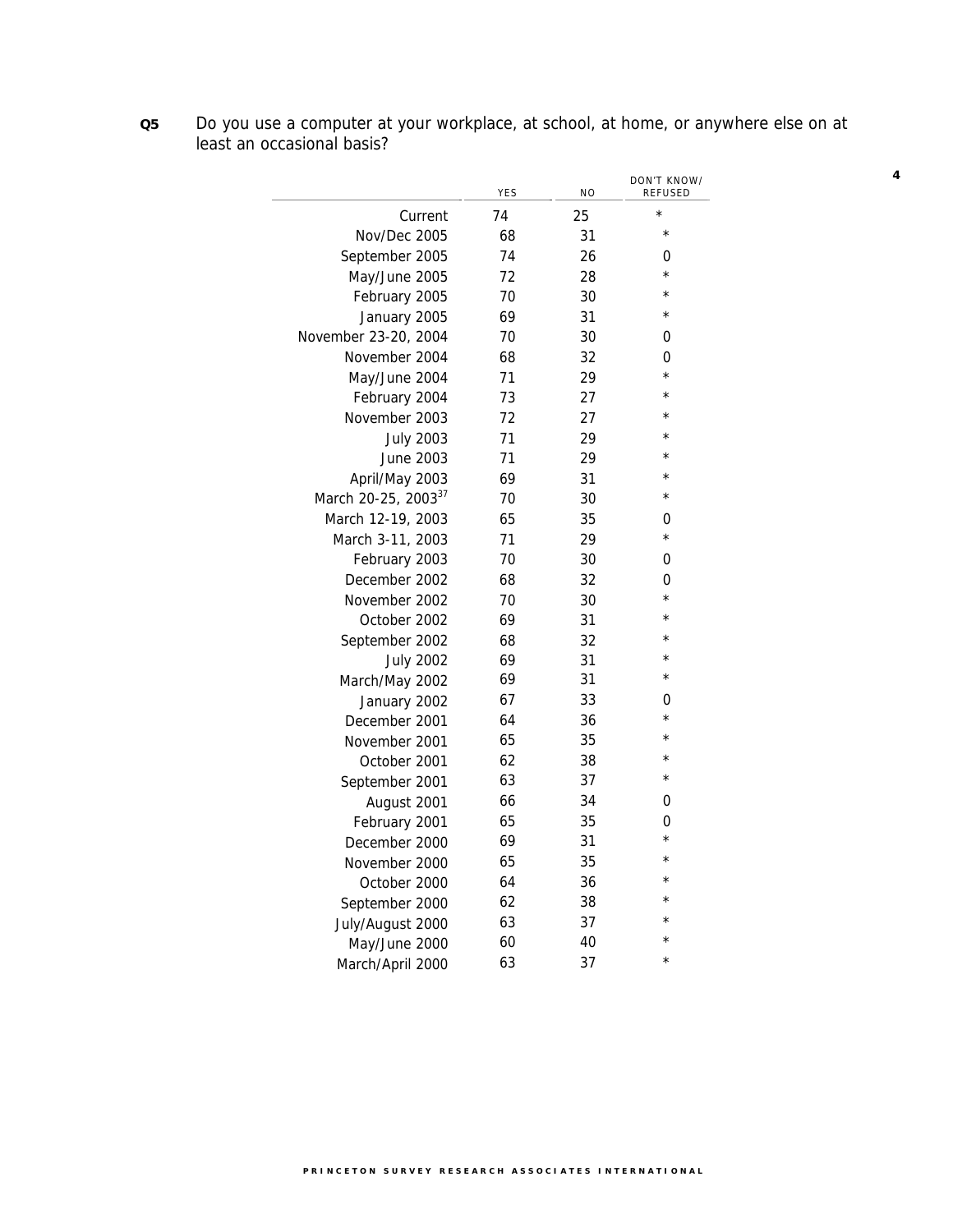**Q6a** Do you use the internet, at least occasionally?

**Q6b** Do you send or receive email, at least occasionally?<sup>1</sup>

|                             | <b>USES</b><br><b>INTERNET</b> | DOES NOT USE<br>INTERNET |
|-----------------------------|--------------------------------|--------------------------|
| Current                     | 73                             | 27                       |
| Nov/Dec 2005                | 66                             | 34                       |
| September 2005              | 72                             | 28                       |
| May/June 2005               | 68                             | 32                       |
| February 2005               | 67                             | 33                       |
| January 2005                | 66                             | 34                       |
| November 23-20, 2004        | 59                             | 41                       |
| November 2004               | 61                             | 39                       |
| May/June 2004               | 63                             | 37                       |
| February 2004               | 63                             | 37                       |
| November 2003               | 64                             | 36                       |
| <b>July 2003</b>            | 63                             | 37                       |
| <b>June 2003</b>            | 62                             | 38                       |
| April/May 2003              | 63                             | 37                       |
| March 20-25, 2003           | 58                             | 42                       |
| March 12-19, 2003           | 56                             | 44                       |
| March 3-11, 2003            | 62                             | 38                       |
| February 2003               | 64                             | 36                       |
| December 2002               | 57                             | 43                       |
| November 2002               | 61                             | 39                       |
| October 2002                | 59                             | 41                       |
| September 2002              | 61                             | 39                       |
| <b>July 2002</b>            | 59                             | 41                       |
| March/May 2002              | 58                             | 42                       |
| January 2002                | 61                             | 39                       |
| December 2001               | 58                             | 42                       |
| November 2001               | 58                             | 42                       |
| October 2001                | 56                             | 44                       |
| September 2001              | 55                             | 45                       |
| August 2001                 | 59                             | 41                       |
| February 2001               | 53                             | 47                       |
| December 2000               | 59                             | 41                       |
| November 2000               | 53                             | 47                       |
| October 2000                | 52                             | 48                       |
| September 2000              | 50                             | 50                       |
| July/August 2000            | 49                             | 51                       |
| May/June 2000 <sup>38</sup> | 47                             | 53                       |
| March/April 2000            | 48                             | 52                       |

**5**

 $\overline{a}$ 

<sup>&</sup>lt;sup>1</sup> Prior to January 2005, question wording was "Do you ever go online to access the Internet or World Wide Web or to send and receive email?"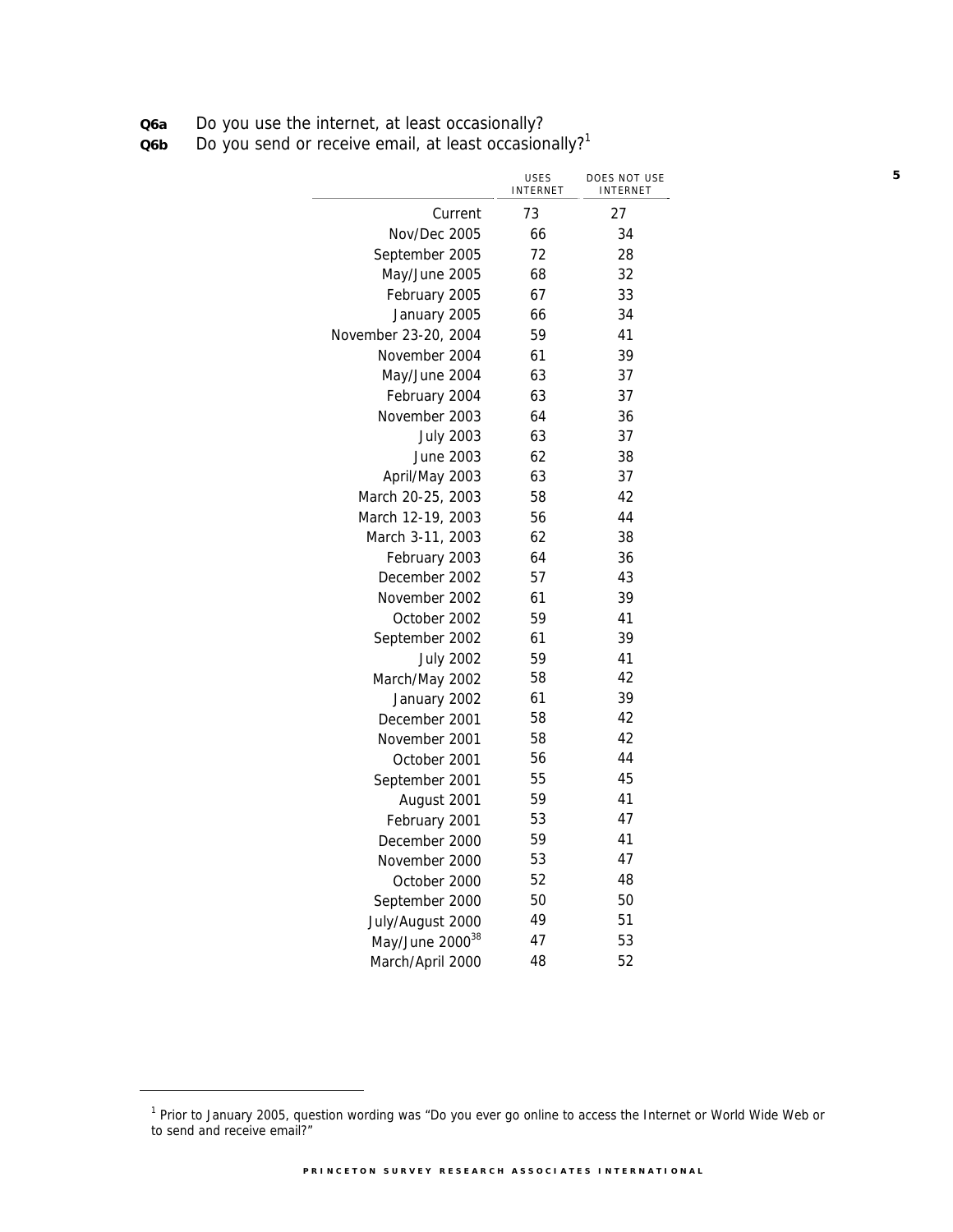**Q12** About how many years have you been an internet user?<sup>2</sup>

**Q12.1** About how many months is that?

-

# **Based on internet users [N=1,447]**

|                              | <b>SIX MONTHS</b> | Α<br>YEAR | TWO OR THREE | <b>MORE THAN</b><br>THREE YEARS |                   |                   |             | DON'T<br>KNOW/ |
|------------------------------|-------------------|-----------|--------------|---------------------------------|-------------------|-------------------|-------------|----------------|
|                              | OR LESS           | AGO       | YEARS AGO    | AGO                             | <b>FOUR YEARS</b> | <b>FIVE YEARS</b> | SIX OR MORE | <b>REFUSED</b> |
| Current                      | 2                 | 3         | 9            | 85                              | 7                 | 14                | 64          | 1              |
| Nov/Dec 2005                 | 1                 | 4         | 12           | 80                              | 5                 | 14                | 61          | 3              |
| September 2005               | 1                 | 3         | 11           | 83                              | 5                 | 16                | 62          | 1              |
| May/June 2005                | 2                 | 4         | 14           | 79                              | 7                 | 14                | 58          | 1              |
| February 2005                | 2                 | 4         | 11           | 82                              | 7                 | 14                | 61          | 1              |
| January 2005                 | 2                 | 4         | 12           | 81                              | 8                 | 17                | 56          | 1              |
| November 23-30, 2004         | 1                 | 4         | 11           | 83                              | 6                 | 17                | 60          | 2              |
| May/June 2004                | 2                 | 4         | 15           | 78                              | 9                 | 16                | 54          | 1              |
| February 2004                | 2                 | 3         | 14           | 79                              | 10                | 16                | 53          | 2              |
| November 2003                | 2                 | 4         | 16           | 77                              | 9                 | 19                | 49          | 1              |
| <b>July 2003</b>             | 2                 | 5         | 19           | 74                              | 9                 | 20                | 44          | 1              |
| <b>June 2003</b>             | 2                 | 5         | 19           | 73                              | 12                | 19                | 42          | 2              |
| April/May 2003               | 2                 | 5         | 18           | 74                              | 11                | 19                | 45          | 1              |
| March 20-25, 2003            | 3                 | 6         | 16           | 74                              | 10                | 18                | 46          | 1              |
| March 12-19, 2003            | 2                 | 7         | 16           | 74                              | 12                | 18                | 44          | 1              |
| March 3-11, 2003             | 2                 | 5         | 14           | 77                              | 12                | 20                | 45          | 1              |
| February 2003                | 1                 | 4         | 19           | 73                              | 9                 | 18                | 46          | 1              |
| December 2002                | 1                 | 6         | 23           | 68                              | 13                | 19                | 36          | 2              |
| November 2002                | 2                 | 5         | 23           | 70                              | 12                | 19                | 39          | 1              |
| October 2002                 | 3                 | 6         | 22           | 68                              | 12                | 18                | 38          | 1              |
| September 2002               | 2                 | 5         | 23           | 68                              | 13                | 18                | 38          | 1              |
| <b>July 2002</b>             | $\overline{c}$    | 6         | 24           | 65                              | 13                | 19                | 33          | 2              |
| March/May 2002 <sup>39</sup> | 7                 | 10        | 31           | 52                              | 10                | 15                | 25          | $^\star$       |
| January 2002                 | 8                 | 13        | 36           | 43                              | 8                 | 13                | 21          | $^\star$       |
| December 2001                | 6                 | 13        | 34           | 47                              | 10                | 14                | 20          | $\star$        |
| November 2001                | 7                 | 12        | 34           | 47                              | 12                | 12                | 20          | $^\star$       |
| October 2001                 | 5                 | 15        | 32           | 47                              | 12                | 14                | 19          | 1              |
| September 2001               | 7                 | 15        | 34           | 44                              | 11                | 14                | 17          | $^\star$       |
| August 2001                  | 10                | 15        | 32           | 43                              | 10                | 13                | 18          | $^\star$       |
| February 2001                | 11                | 16        | 37           | 35                              | 10                | 11                | 13          | 1              |
| December 2000                | 12                | 19        | 35           | 34                              | n/a               | n/a               | n/a         | $^\star$       |
| November 2000                | 11                | 19        | 33           | 37                              | n/a               | n/a               | n/a         | $^\star$       |
| October 2000                 | 12                | 20        | 33           | 35                              | n/a               | n/a               | n/a         | $\star$        |
| September 2000               | 11                | 21        | 37           | 31                              | n/a               | n/a               | n/a         | $^\star$       |
| July/August 2000             | 14                | 21        | 33           | 32                              | n/a               | n/a               | n/a         |                |
| May/June 2000                | 15                | 19        | 33           | 33                              | n/a               | n/a               | n/a         |                |
| March/April 2000             | 18                | 20        | 32           | 30                              | n/a               | n/a               | n/a         | $^\star$       |
| October 1999 <sup>40</sup>   | 15                | 22        | 32           | 31                              | n/a               | n/a               | n/a         | 0              |
| November 1998                | 20                | 26        | 34           | 19                              | n/a               | n/a               | n/a         | 1              |
| October 1996                 | 26                | 38        | 24           | 12                              | n/a               | n/a               | n/a         | $\star$        |

<sup>&</sup>lt;sup>2</sup> Prior to January 2005, question wording was "About how many years have you had access to the Internet?"; "About how many months is that?"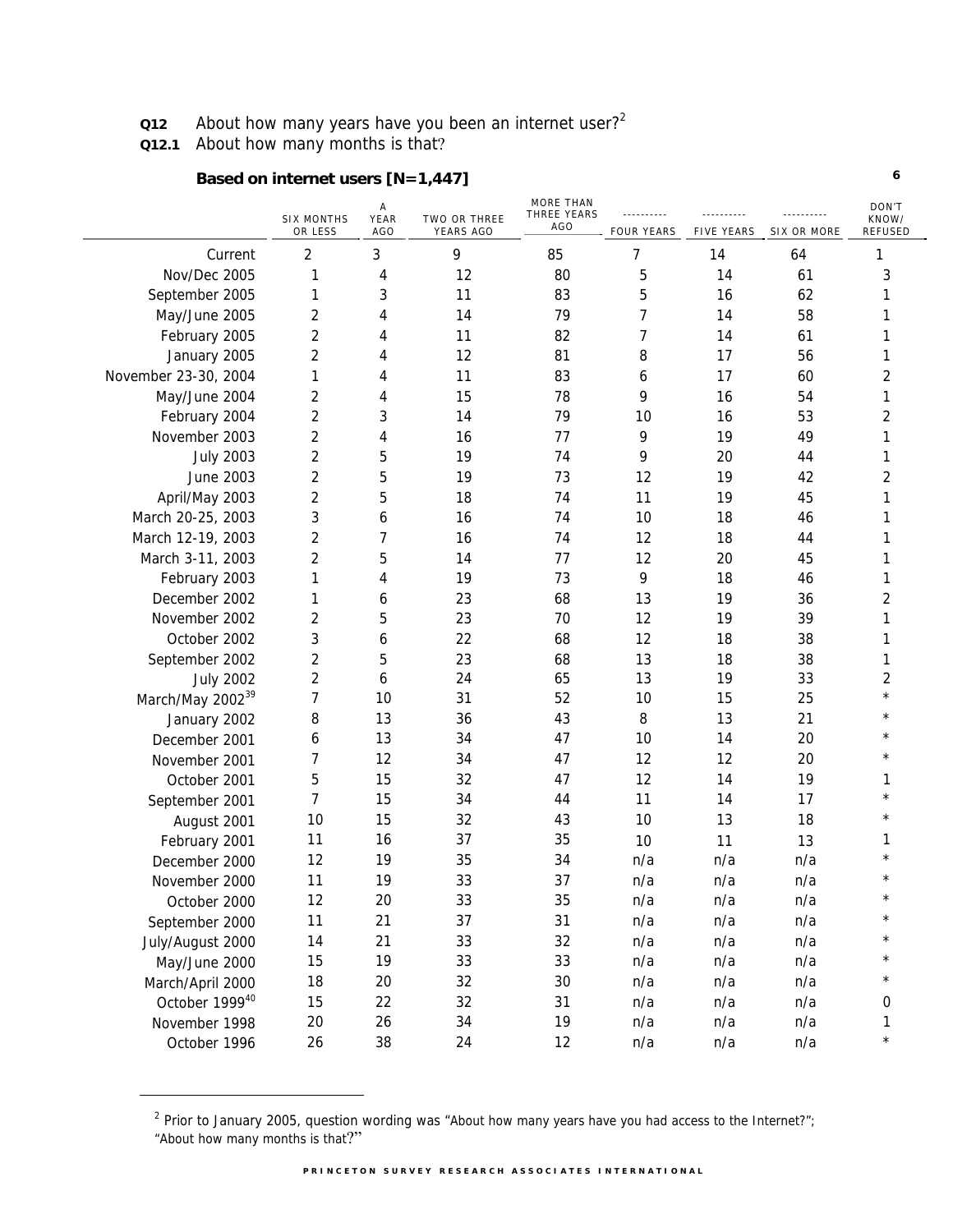**Q16** About how often do you go online from (INSERT) — several times a day, about once a day, 3-5 days a week, 1-2 days a week, every few weeks, every few months, or less often?

## **Based on internet users [N=1,447]**

|   |                                   | <b>SEVERAL</b><br><b>TIMES A</b><br><b>DAY</b> | ABOUT<br>ONCE A<br><b>DAY</b> | $3-5$ DAYS A<br>WEEK | 1-2 DAYS A<br>WEEK | <b>EVERY FEW</b><br>WEEKS | LESS<br>OFTEN | (VOL)<br><b>NEVER</b> | DON'T KNOW/<br><b>REFUSED</b> |
|---|-----------------------------------|------------------------------------------------|-------------------------------|----------------------|--------------------|---------------------------|---------------|-----------------------|-------------------------------|
| a | Home                              |                                                |                               |                      |                    |                           |               |                       |                               |
|   | Current                           | 29                                             | 25                            | 17                   | 12                 | 5                         | 6             | 6                     | $^\star$                      |
|   | May/June 2005                     | 27                                             | 22                            | 15                   | 13                 | 6                         | 7             | 10                    | $\star$                       |
|   | June/July 2004                    | 27                                             | 27                            | 17                   | 13                 | 5                         | 5             | 7                     | $^\star$                      |
|   | March 2004                        | 29                                             | 24                            | 15                   | 13                 | 6                         | 5             | 8                     | $\star$                       |
| b | Work                              |                                                |                               |                      |                    |                           |               |                       |                               |
|   | Current                           | 35                                             | 8                             | 5                    | 3                  | $\mathfrak{D}$            | 7             | 40                    | 1                             |
|   | May/June 2005                     | 35                                             | 9                             | 5                    | 4                  | $\mathfrak{p}$            | 6             | 39                    | $\star$                       |
|   | June/July 2004                    | 28                                             | 12                            | 5                    | 4                  |                           | 5             | 44                    | $\star$                       |
|   | <b>March 2004</b>                 | 28                                             | 10                            | 5                    | 6                  | $\mathfrak{D}$            | 4             | 44                    | $\star$                       |
| C | Someplace other than home or work |                                                |                               |                      |                    |                           |               |                       |                               |
|   | Current                           | 3                                              | 3                             | 4                    | 5                  | 9                         | 21            | 56                    | $^\star$                      |
|   | March 2004                        | 3                                              | 3                             | 3                    | 6                  | 6                         | 15            | 64                    |                               |
|   |                                   |                                                |                               |                      |                    |                           |               |                       |                               |

**BLG1** Have you, personally, ever created an online journal, a web log or "blog" that others can read on the web?

#### **Based on internet users [N=1,447]**

|   | CURRENT |                        | NOV/DEC<br>2005 | <b>SEPT</b><br>2005 | <b>FEB</b><br>2005 | JAN<br>2005 | <b>NOV</b><br>2004 | FEB<br>2004 | <b>SEPT</b><br>2002 | JULY<br>2002 |
|---|---------|------------------------|-----------------|---------------------|--------------------|-------------|--------------------|-------------|---------------------|--------------|
| % | 13      | Yes                    | 8               | a                   | a                  | 10          | O                  | b           |                     |              |
|   | 87      | No                     | 92              | 90                  | 91                 | 89          | 93                 | 94          | 93                  | 96           |
|   | $\star$ | Don't know/<br>Refused | $^\star$        |                     | $\star$            |             | $^\star$           |             |                     | $\star$      |

**BLG2** Have you ever read someone else's online journal, web log or blog?

### **Based on internet users [N=1,447]**

|   | CURRENT |                     | <b>SEPT</b><br>2005 | FEB<br>2005 | <b>JAN</b><br>2005 | <b>NOV</b><br>2004 | <b>FEB</b><br>2004 |
|---|---------|---------------------|---------------------|-------------|--------------------|--------------------|--------------------|
| ℅ | 39      | Yes                 | つフ                  | 23          | 27                 |                    |                    |
|   | 61      | Nο                  |                     | 75.         |                    |                    | 82                 |
|   | $\star$ | Don't know/ Refused |                     |             |                    |                    |                    |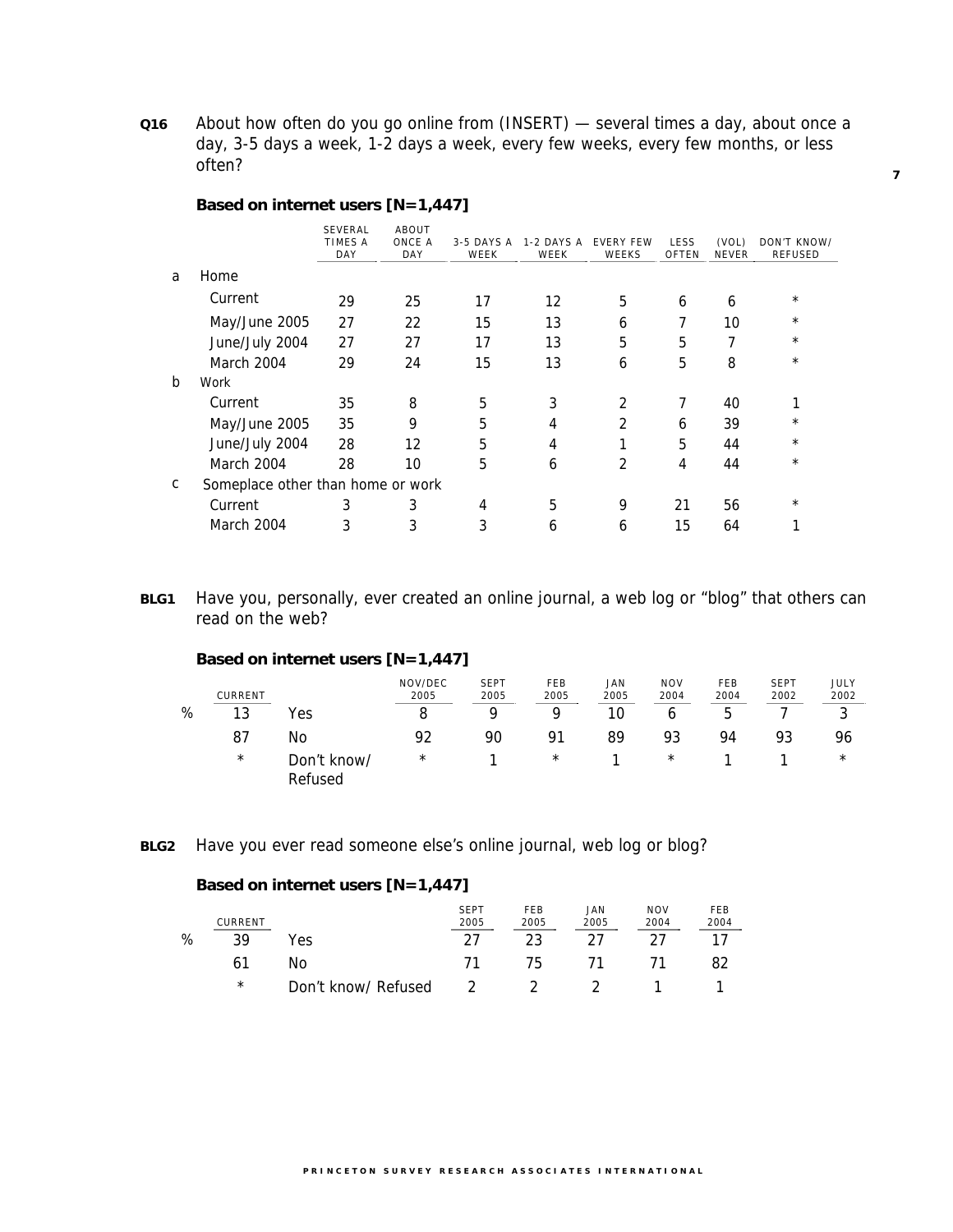**Q18** Next, please tell me if you ever get news or information from each of the following sources. (First/Next)…

|              |                | <b>TOTAL EVER</b><br><b>USE SOURCE</b> | <b>USED SOURCE</b><br>YESTERDAY | <b>TOTAL NEVER</b><br><b>USE SOURCE</b> | DON'T KNOW/<br><b>REFUSED</b> |
|--------------|----------------|----------------------------------------|---------------------------------|-----------------------------------------|-------------------------------|
| a            | Newspapers     |                                        |                                 |                                         |                               |
|              | Current        | 85                                     | 49                              | 15                                      | $^\star$                      |
|              | June/July 2004 | 85                                     | 51                              | 15                                      | 0                             |
| $\mathsf{b}$ | Television     |                                        |                                 |                                         |                               |
|              | Current        | 90                                     | 76                              | 10                                      | $\mathbf 0$                   |
|              | June/July 2004 | 92                                     | 74                              | 8                                       | $\star$                       |
| C            | Magazines      |                                        |                                 |                                         |                               |
|              | Current        | 56                                     | 21                              | 44                                      | $\mathbf 0$                   |
|              | June/July 2004 | 56                                     | 21                              | 44                                      | $\star$                       |
| d            | The radio      |                                        |                                 |                                         |                               |
|              | Current        | 72                                     | 54                              | 28                                      | $\star$                       |
|              | June/July 2004 | 73                                     | 54                              | 27                                      | $\star$                       |
| e            | The internet   |                                        |                                 |                                         |                               |
|              | Current        | 53                                     | 38                              | 47                                      | 0                             |
|              | June/July 2004 | 51                                     | 30                              | 49                                      | $^\star$                      |

**Q19** Did you happen to gets news or information from this source YESTERDAY, or not?

**8**

**EXPL1** On a slightly different topic…If you had to rate your own basic understanding of SCIENCE, would you say it is very good, good, just fair, or poor?

|   | CURRENT |                    |
|---|---------|--------------------|
| ℅ | 20      | Very good          |
|   | 38      | Good               |
|   | 32      | Just fair          |
|   | Q       | Poor               |
|   | 1       | Don't know/Refused |

**EXPL2** Overall, how WELL INFORMED would you say you are about new scientific discoveries – very well informed, somewhat informed, not too informed, or not at all informed?

|   | CURRENT |                     |
|---|---------|---------------------|
| ℅ | 11      | Very informed       |
|   | 58      | Somewhat informed   |
|   | 23      | Not too informed    |
|   | Զ       | Not at all informed |

\* Don't know/Refused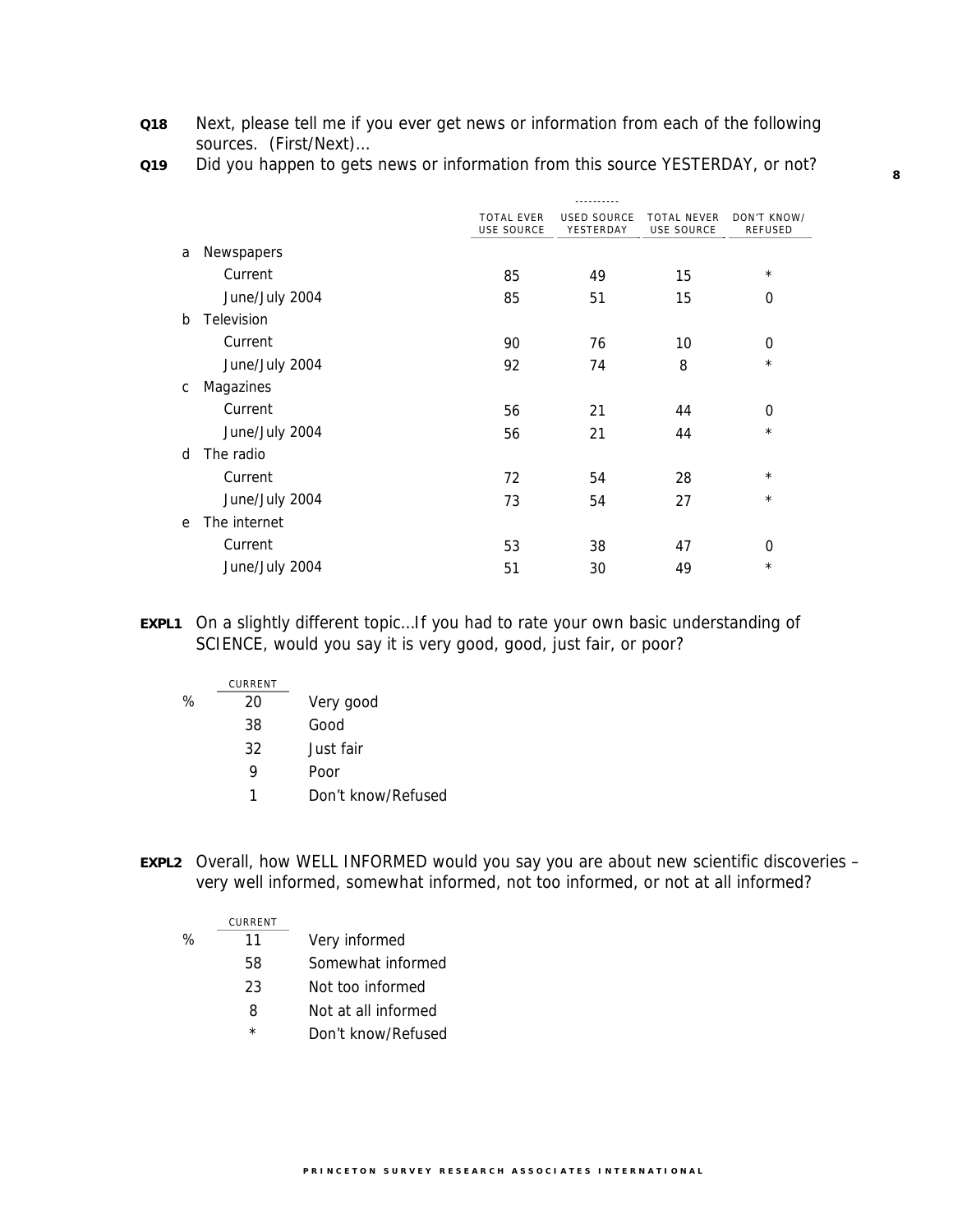**EXPL3** In general, would you say you have a good idea of what it means to study something SCIENTIFICALLY, or are you not really sure what that means?

|   | CURRENT |                                |
|---|---------|--------------------------------|
| % | 66      | Have a good idea what it means |
|   | 33      | Not really sure                |
|   |         |                                |

- 1 Don't know/Refused
- **EXPL4** In your own words, could you tell me what it means to study something scientifically?

#### **Based on those who know what it means to study something scientifically [N=1,357]**  CURRENT

**9**

| 93. | Gave response                            |
|-----|------------------------------------------|
|     | Don't really know/Not sure what it means |
|     | Refused                                  |
|     |                                          |

**EXPL5** Please tell me if you strongly agree, agree, disagree or strongly disagree with each of the following statements.

|   |                                                                                                                          | <b>STRONGLY</b><br>AGREE | AGREE | <b>DISAGREE</b> | STRONGLY<br><b>DISAGREE</b> | DON'T<br>KNOW/<br><b>REFUSED</b> |  |
|---|--------------------------------------------------------------------------------------------------------------------------|--------------------------|-------|-----------------|-----------------------------|----------------------------------|--|
| a | Developments in science help make society<br>better                                                                      | 31                       | 58    | 8               |                             | 3                                |  |
|   | b In order to live their daily lives, people need a<br>good understanding of basic scientific concepts<br>and principles | 19                       | 58    | 18              |                             | 2                                |  |
|   | c Most scientific theories are eventually proven<br>wrong and replaced by new theories                                   | 5                        | 39    | 42              | 5                           | 9                                |  |
|   | d Scientific research is essential to improving the<br>quality of human lives                                            | 35                       | 56    | 7               | 1                           | 2                                |  |
|   | e Science creates more problems than solutions<br>for us and our planet                                                  | 3                        | 19    | 52              | 19                          | 6                                |  |
|   | f Scientific research today doesn't pay enough<br>attention to the moral values of society                               | 11                       | 38    | 36              |                             | 8                                |  |
|   | g To be a strong society, the United States<br>needs to be competitive in science                                        | 39                       | 50    | 8               |                             | 2                                |  |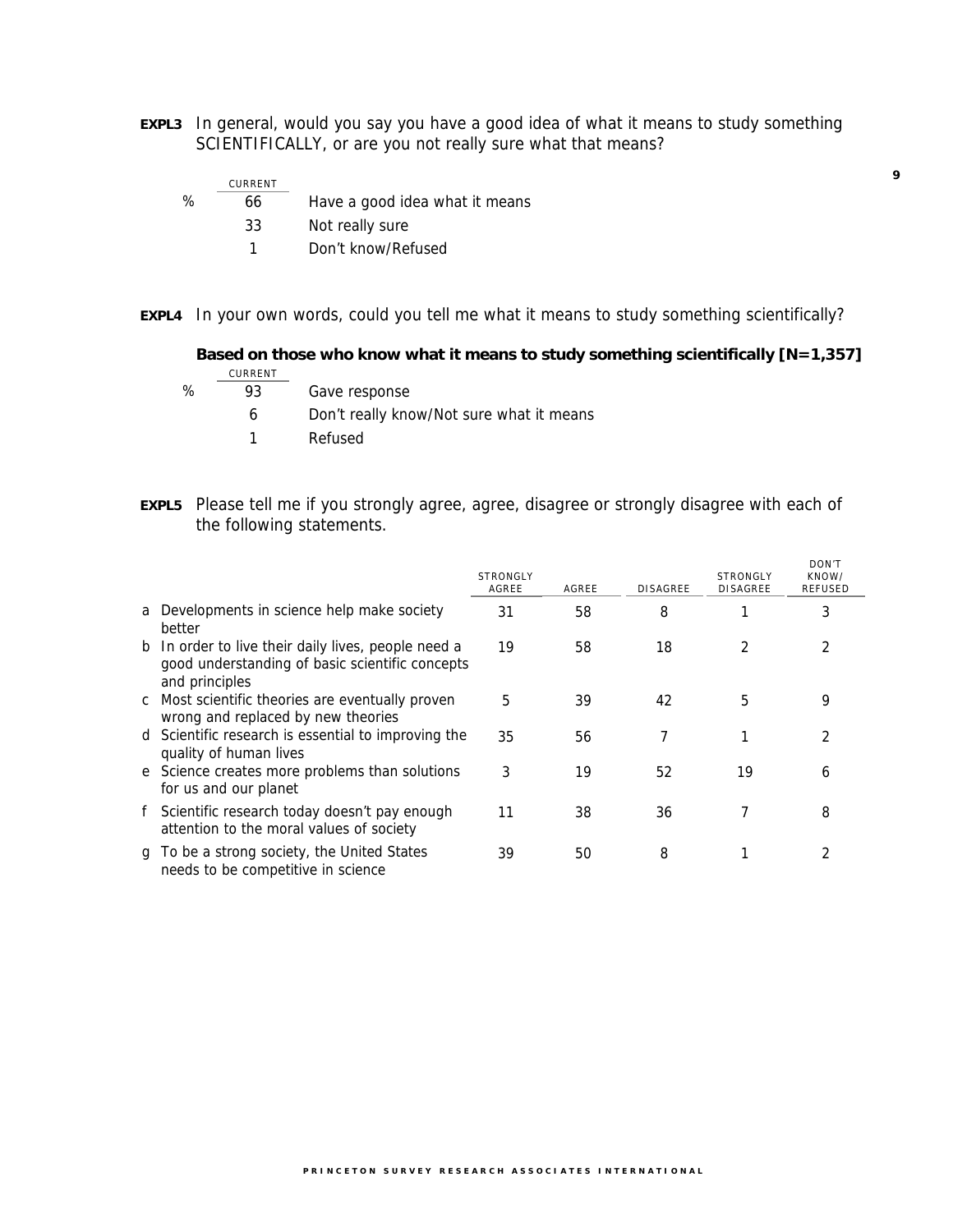**EXPL6** We're interested in where you get your SCIENCE news and information. Do you ever get science news or information from the following sources?

|    |                | <b>YES</b> | NO. | DON'T KNOW/<br><b>REFUSED</b> |
|----|----------------|------------|-----|-------------------------------|
| a. | Television     | 88         | 12  | $^\star$                      |
| b  | Newspapers     | 69         | 31  | $\star$                       |
|    | c The radio    | 46         | 54  | $\star$                       |
|    | d Magazines    | 63         | 37  | $\star$                       |
|    | e The internet | 54         | 46  | $\star$                       |

## **EXPL7** Where do you get MOST of your science news and information?

|   | CURRENT |                     |
|---|---------|---------------------|
| ℅ | 41      | Television          |
|   | 20      | The internet        |
|   | 14      | Magazines           |
|   | 14      | Newspapers          |
|   | 4       | Radio               |
|   | 7       | Other/None of these |
|   | 1       | Don't know/Refused  |

**EXPL8** Next, please tell me if you have ever used the internet to do the following things. Have you ever used the internet to…?

## **Based on internet users [N=1,447]**

|     |                                                                                                   | <b>YES</b> | NO. | DON'T KNOW/<br><b>REFUSED</b> |
|-----|---------------------------------------------------------------------------------------------------|------------|-----|-------------------------------|
| a   | Look up the meaning of a particular scientific term or<br>concept                                 | 70         | 30  | $^{\star}$                    |
| b   | Look for an answer to a question you have about a<br>scientific concept or theory                 | 68         | 31  |                               |
| C – | Check the accuracy of a scientific fact or statistic                                              | 52         | 47  |                               |
| d   | Compare different or opposing scientific theories                                                 | 37         | 62  |                               |
| e   | Download scientific data, graphs or charts                                                        | 43         | 57  | $\star$                       |
| f   | Learn more about a science story or scientific discovery<br>you first heard or read about offline | 65         | 34  |                               |
| q   | Complete a science assignment for school, either for<br>yourself or for a child                   | 55         | 45  | $\star$                       |
|     | Total yes to any item                                                                             | 87         |     |                               |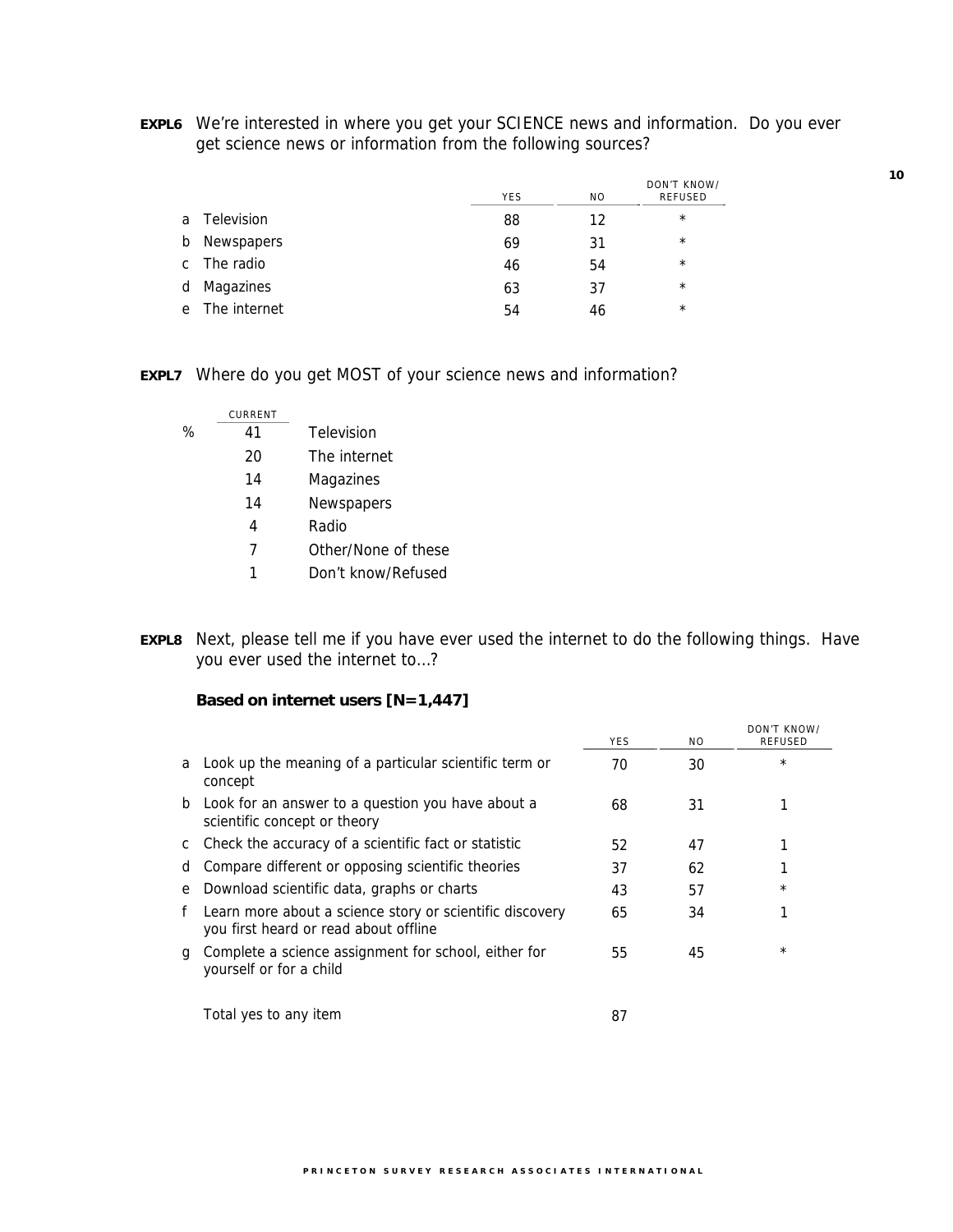**EXPL9** Which of the following comes closest to describing WHY you use the internet to get science news and information?

 **Based on those who get science news or information online [N=1,282]** 

**11**

|   | <b>Dased on those who get science news of information online [N= 1,202]</b> |                                                                                       |  |  |  |
|---|-----------------------------------------------------------------------------|---------------------------------------------------------------------------------------|--|--|--|
|   | CURRENT                                                                     |                                                                                       |  |  |  |
| % | 71                                                                          | Because getting science information online is easy and<br>convenient                  |  |  |  |
|   | 13                                                                          | Because you can get more accurate science information online                          |  |  |  |
|   | 12                                                                          | Because you can get science information online that is not<br>available anyplace else |  |  |  |
|   | 1.                                                                          | Some other reason (VOL)                                                               |  |  |  |
|   | 3                                                                           | Don't know/Refused                                                                    |  |  |  |

**EXPL10** Do you ever do any of the following to check the reliability of the science information you find online? Do you ever…?

#### **Based on those who get science news or information online [N=1,282]**

|   |                                                                                       | <b>YES</b> | NO. | DON'T KNOW/<br><b>REFUSED</b> |
|---|---------------------------------------------------------------------------------------|------------|-----|-------------------------------|
| a | Compare it to other information you find online to make<br>sure it's correct          | 62         | 38  |                               |
| b | Compare it to an OFFLINE source like a science journal or<br>encyclopedia             | 54         | 46  | $\star$                       |
| C | Look up the original source of the information or the<br>original study it's based on | 54         | 45  |                               |
|   | Total yes to any item                                                                 | 80         |     |                               |

**EXPL11** Is the internet usually the FIRST place you go when you want science news and information, or do you usually look someplace else first? IF OTHER SOURCE: Where do you usually look FIRST for science information?

#### **Based on those who get science news or information online [N=1,282]**  CURRENT

| % | 61 |   | Internet first place respondent goes |
|---|----|---|--------------------------------------|
|   | 34 |   | Go to other source first             |
|   |    | 5 | Magazines                            |
|   |    | 5 | Books/Textbooks                      |
|   |    | 4 | Library                              |
|   |    | 4 | Television                           |
|   |    | 3 | Encyclopedia/Periodicals             |
|   |    | 3 | Newspaper                            |
|   |    | 1 | Journals                             |
|   |    | 9 | Other                                |
|   |    |   |                                      |

- 3 Depends (VOL)
- 2 Don't know/Refused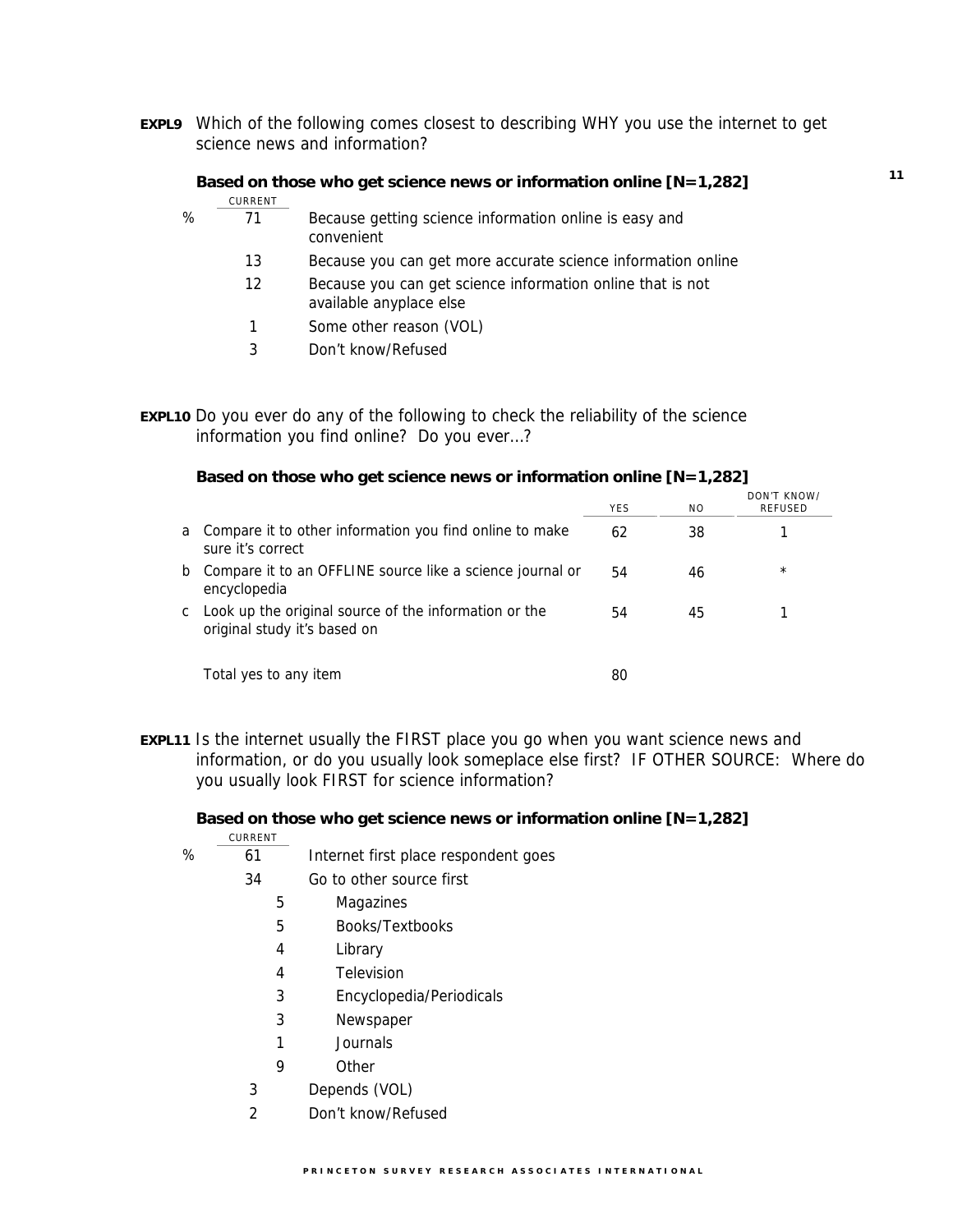**EXPL12** When using the internet, do you ever come across science news and information when you may have been going online for some other purpose?

## **Based on internet users [N=1,447]**

|   | CURRENT |                    |
|---|---------|--------------------|
| % | 65      | Yes                |
|   | 34      | N٥                 |
|   |         | Don't know/Refused |

**EXPL13** As I read a short list of science topics, please tell me if you are very interested, somewhat interested, or not at all interested in each topic.

|   |                                                      | VERY<br>INTERESTED | SOMEWHAT<br><b>INTERESTED</b> | NOT AT ALL<br><b>INTERESTED</b> | DON'T KNOW/<br>REFUSED |
|---|------------------------------------------------------|--------------------|-------------------------------|---------------------------------|------------------------|
|   | a The origins of the universe                        | 29                 | 37                            | 33                              |                        |
|   | b The origins of life on this planet                 | 35                 | 40                            | 24                              |                        |
|   | c Stem cell research                                 | 31                 | 40                            | 26                              | 3                      |
| d | Global warming and changes in the Earth's<br>climate | 42                 | 39                            | 18                              |                        |
|   | e The human genome and DNA                           | 36                 | 41                            | 22                              |                        |
|   | Space and space exploration                          | 31                 | 41                            | 28                              |                        |
|   | Total at least somewhat interested in one of         | 96                 |                               |                                 |                        |

the above items

#### **MODULE** Distribution of respondents across follow-up modules

|   | CURRENT |                        |
|---|---------|------------------------|
| % | 26      | Stem cell module       |
|   | 38      | Global warming module  |
|   | 29      | Origins of life module |
|   |         | No follow-up module    |

#### **STEM CELL MODULE**

**SC1** How closely do you follow stories about stem cell research – very closely, fairly closely, not too closely, or not at all closely?

### **Based on those in stem cell module [N=539]**

|   | CURRENT |                    |
|---|---------|--------------------|
| ℅ | 18      | Very closely       |
|   | 48      | Fairly closely     |
|   | 28      | Not too closely    |
|   | 6       | Not at all closely |
|   | $\star$ | Don't know/Refused |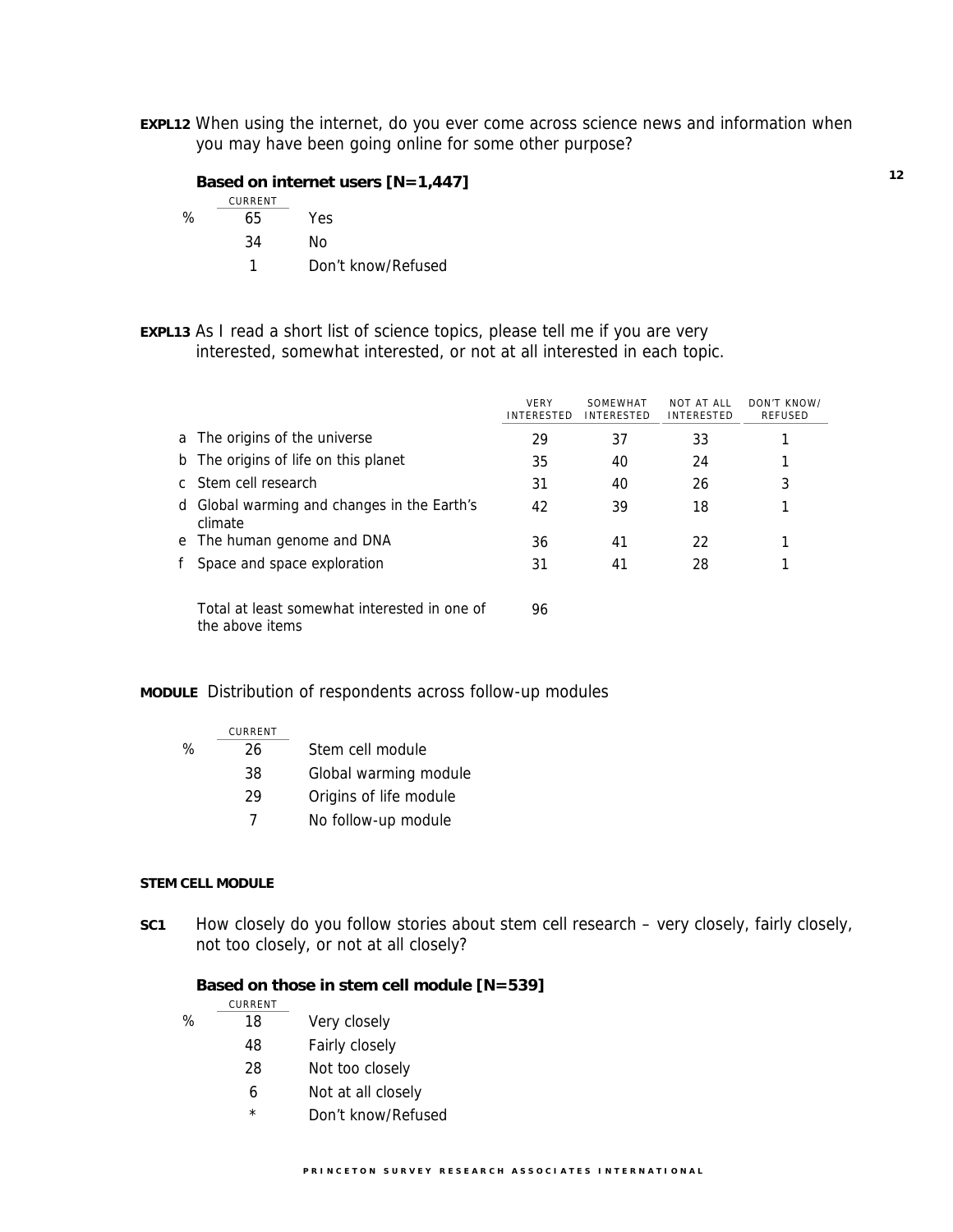**SC2** Do you ever get news or information about stem cell research from the INTERNET or through EMAIL?

 **Based on internet users in stem cell module [N=420]** 

$$
\% \quad \frac{\text{current}}{38} \quad \text{Yes} \\ \quad 62 \quad \text{No}
$$

- \* Don't know/Refused
- **SC3** Can you recall any specific websites where you have gotten news or information online about stem cell research?

## **Based on internet users who get news/information about stem cell research online [N=159]**

\n
$$
\begin{array}{r}\n 86 \overline{)49} \\
\hline\n 49 \overline{)50} \\
\hline\n 64 \overline{)64} \\
\hline\n 74 \overline{)64} \\
\hline\n 864 \overline{)64} \\
\hline\n 144 \overline{)64} \\
\hline\n 144 \overline{)64} \\
\hline\n 144 \overline{)64} \\
\hline\n 144 \overline{)64} \\
\hline\n 144 \overline{)64} \\
\hline\n 144 \overline{)64} \\
\hline\n 144 \overline{)64} \\
\hline\n 144 \overline{)64} \\
\hline\n 144 \overline{)64} \\
\hline\n 144 \overline{)64} \\
\hline\n 144 \overline{)64} \\
\hline\n 144 \overline{)64} \\
\hline\n 144 \overline{)64} \\
\hline\n 144 \overline{)64} \\
\hline\n 144 \overline{)64} \\
\hline\n 144 \overline{)64} \\
\hline\n 144 \overline{)64} \\
\hline\n 144 \overline{)64} \\
\hline\n 144 \overline{)64} \\
\hline\n 144 \overline{)64} \\
\hline\n 144 \overline{)64} \\
\hline\n 144 \overline{)64} \\
\hline\n 144 \overline{)64} \\
\hline\n 144 \overline{)64} \\
\hline\n 144 \overline{)64} \\
\hline\n 144 \overline{)64} \\
\hline\n 144 \overline{)64} \\
\hline\n 144 \overline{)64} \\
\hline\n 144 \overline{)64} \\
\hline\n 144 \overline{)64} \\
\hline\n 144 \overline{)64} \\
\hline\n 144 \overline{)64} \\
\hline\n 144 \overline{)64} \\
\hline\n 144 \overline{)64} \\
\hline\n 144 \overline{)64} \\
\hline\n 144 \overline{)64} \\
\hline\n 144 \overline{)64} \\
\hline\n 144 \overline{)64} \\
\hline\n 144 \overline{)64} \\
\hline\n 144 \over
$$

**SC4** How often do you get news or information about stem cell research from the Internet or through email – everyday day or almost everyday, several times a week, several times a month, or less often?

## **Based on internet users who get news/information about stem cell research online [N=159]**

|   | CURRENT |                             |
|---|---------|-----------------------------|
| ℅ |         | Everyday or almost everyday |
|   |         | Several times a week        |

- 32 Several times a month
- 56 Less often
- 1 Don't know/Refused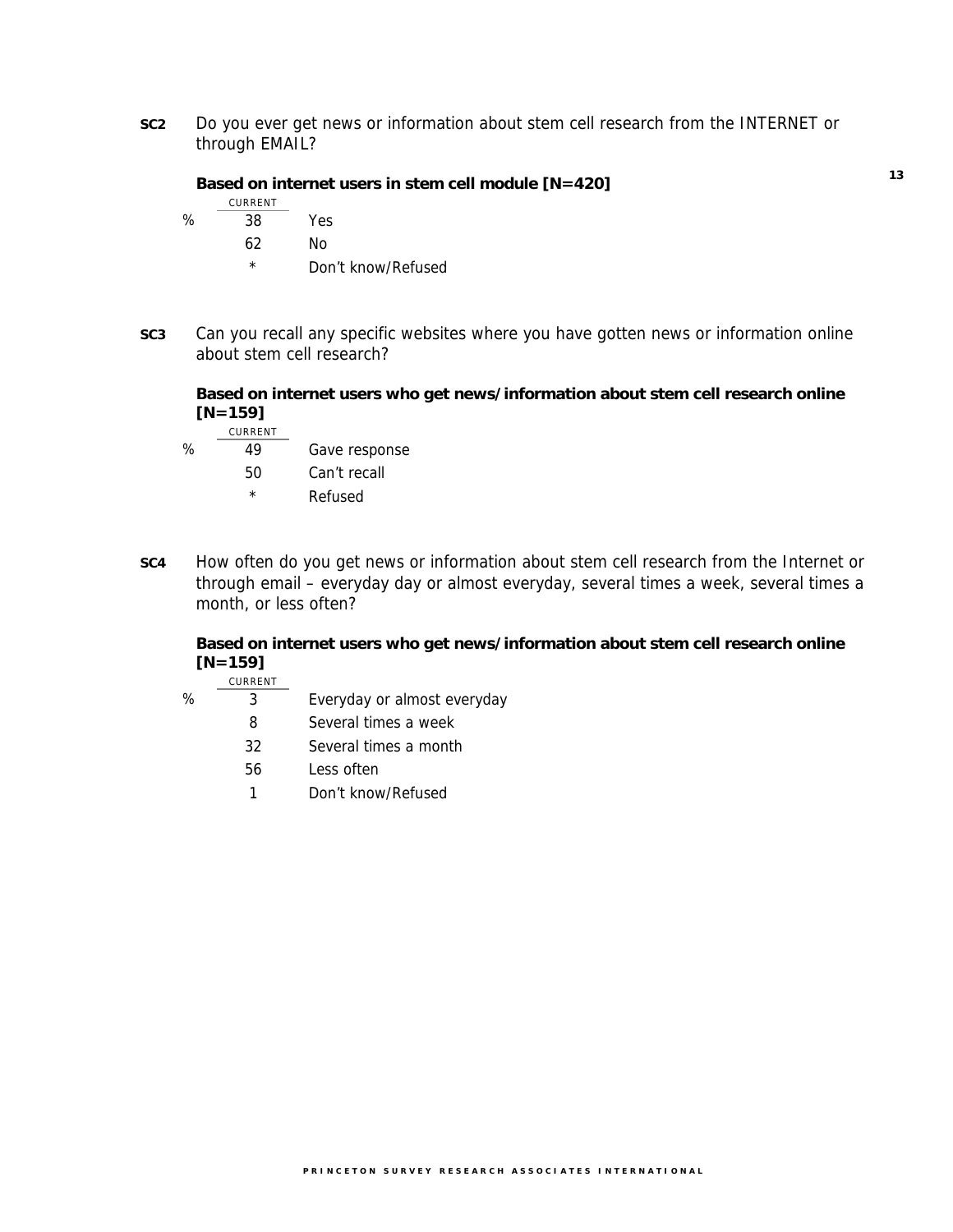**SC5** Where have you gotten MOST of your news and information about stem cell research? From school, from television, from newspapers, from radio, from magazines, or from the Internet and email?

## **Based on those in stem cell module [N=539]**

|   | $110000$ in otonic our moders from $71$ |                                    |  |
|---|-----------------------------------------|------------------------------------|--|
|   | CURRENT                                 |                                    |  |
| ℅ | 42                                      | Television                         |  |
|   | 25                                      | Newspapers                         |  |
|   | 20                                      | The internet and email             |  |
|   | 17                                      | Magazines                          |  |
|   | 7                                       | Radio                              |  |
|   | 5                                       | School                             |  |
|   | 4                                       | None of these/Someplace else (VOL) |  |
|   |                                         | Don't know/Refused                 |  |

## **NOTE: Table exceeds 100% due to multiple response**

**SC7** Overall, would you say it is EASY or DIFFICULT to find the scientific information you need to understand stem cell research?

### **Based on those in stem cell module [N=539]**

- % 56 Easy to find
	- 30 Difficult to find
		- 14 Don't know/Refused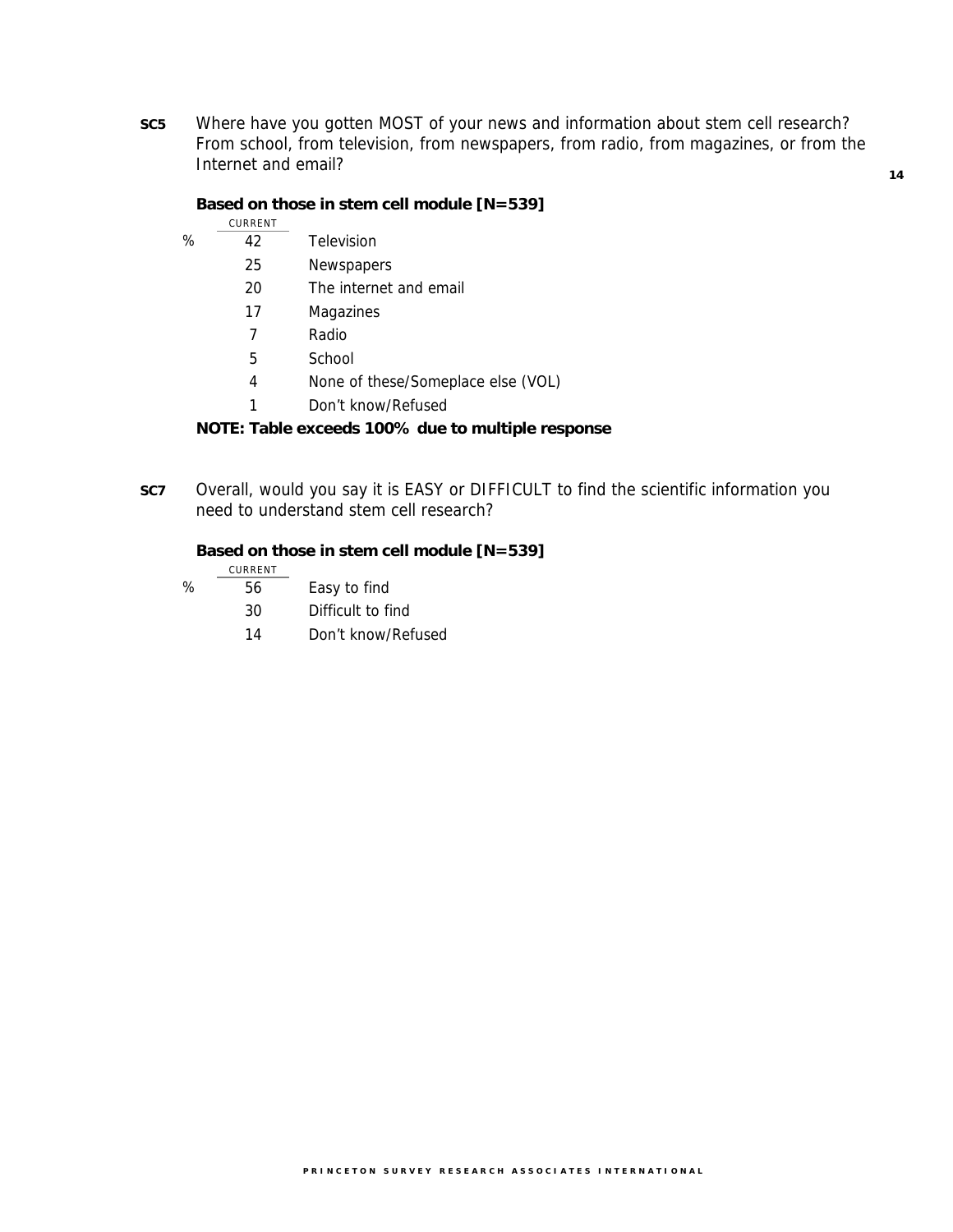**SC8** If you wanted to learn more about stem cell research, where would you go FIRST for more information?

|   |         | Based on those in stem cell module [N=53) |
|---|---------|-------------------------------------------|
|   | CURRENT |                                           |
| ℅ | 67      | The internet                              |
|   | 11      | Library                                   |
|   | 4       | Science magazines                         |
|   | 3       | Scientific journals                       |
|   | 2       | Television                                |
|   | 2       | Newspapers                                |
|   | 2       | Doctor                                    |
|   | 5       | Other                                     |
|   | 4       | Don't know                                |
|   |         | Refused                                   |

**Based on those in stem cell module [N=539]** 

**SC9** Is there a particular website you would go to, or would you do a general search using a search engine?

**Based on those who would go to internet first to learn more about stem cell research [N=342]** 

|   | CURRENT |                    |
|---|---------|--------------------|
| ℅ | 10      | Particular website |
|   | 88      | General search     |
|   | 2       | Don't know/Refused |

**SC10** In general, do you favor or oppose the use of stem cells in medical research?

#### **Based on those in stem cell module [N=539]**

|   | CURRENT |                    |
|---|---------|--------------------|
| ℅ | 76      | Favor              |
|   | Q       | Oppose             |
|   | 15      | Don't know/Refused |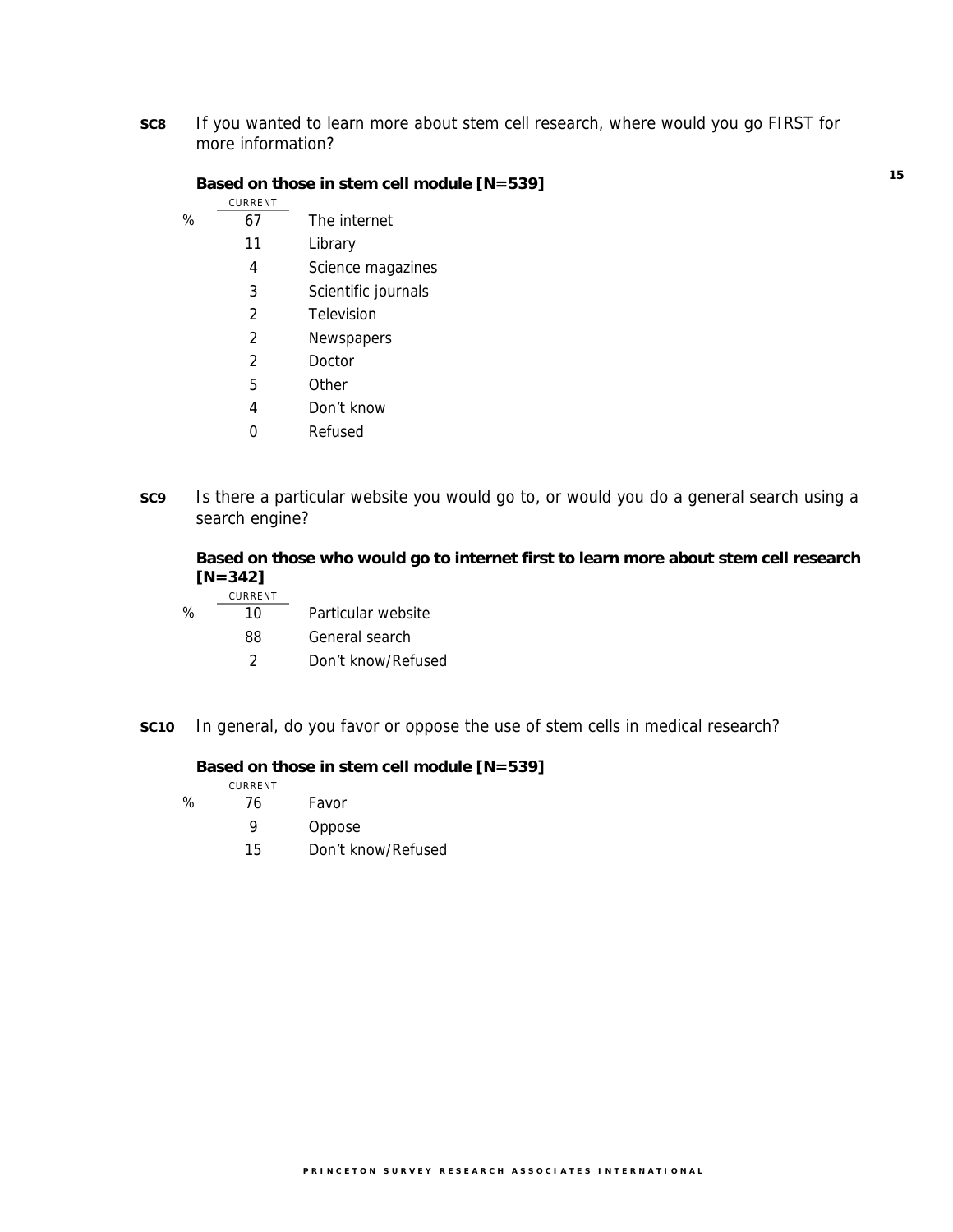#### **GLOBAL WARMING/CLIMATE CHANGE MODULE**

**GW1** How closely do you follow stories about global warming and climate change – very closely, fairly closely, not too closely, or not at all closely?

#### **Based on those in global warming module [N=741]**

|   | CURRENT |                    |
|---|---------|--------------------|
| ℅ | 21      | Very closely       |
|   | 47      | Fairly closely     |
|   | 25      | Not too closely    |
|   |         | Not at all closely |

- \* Don't know/Refused
- **GW2** Do you ever get news or information about global warming and climate change from the INTERNET or through EMAIL?

 **Based on internet users in global warming module [N=521]** 

CURRENT

% 49 Yes

- 51 No
	- \* Don't know/Refused
- **GW3** Can you recall any specific websites where you have gotten news or information online about global warming and climate change?

 **Based on internet users who get news/information about global warming online [N=257]** 

- CURRENT % 42 Gave response 58 Can't recall \* Refused
- **GW4** How often do you get news or information about global warming and climate change from the Internet or through email – everyday day or almost everyday, several times a week, several times a month, or less often?

**Based on internet users who get news/information about global warming online [N=257]** 

CURRENT % 4 Everyday or almost everyday 5 Several times a week 37 Several times a month 53 Less often \* Don't know/Refused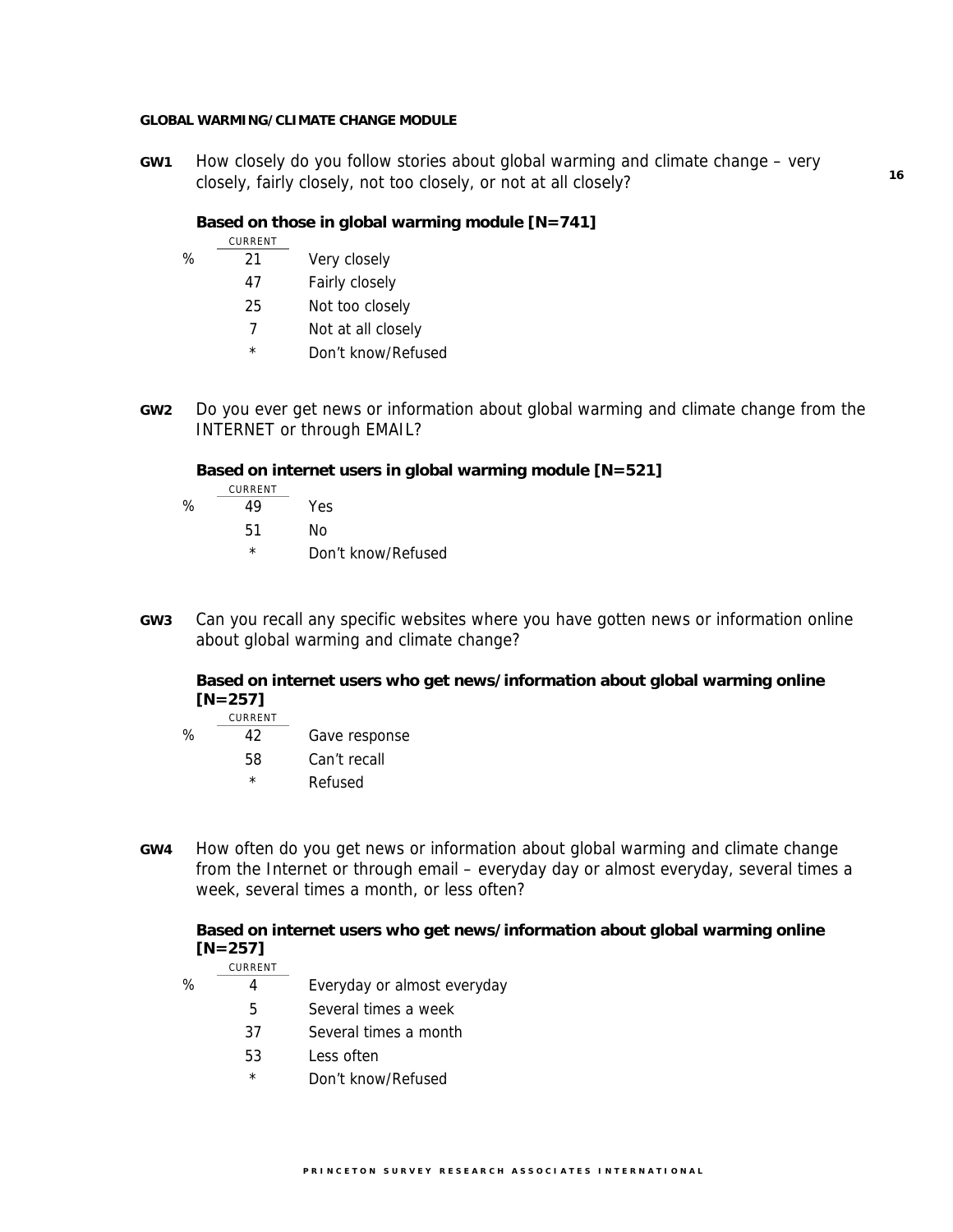**GW5** Where have you gotten MOST of your news and information about global warming and climate change? From school, from television, from newspapers, from radio, from magazines, or from the Internet and email?

#### **Based on those in global warming module [N=741]**

| ℅ | CURRENT |                                    |
|---|---------|------------------------------------|
|   | 51      | Television                         |
|   | 23      | Newspapers                         |
|   | 19      | The internet and email             |
|   | 9       | Magazines                          |
|   | 8       | School                             |
|   | 5       | Radio                              |
|   | 3       | None of these/Someplace else (VOL) |
|   |         | Don't know/Refused                 |

#### **NOTE: Table exceeds 100% due to multiple response**

**GW7** Overall, would you say it is EASY or DIFFICULT to find the scientific information you need to understand global warming and climate change?

### **Based on those in global warming module [N=741]**

| CURRENT<br>$\sim$ |  |
|-------------------|--|
|                   |  |

% 64 Easy to find

- 26 Difficult to find
	- 10 Don't know/Refused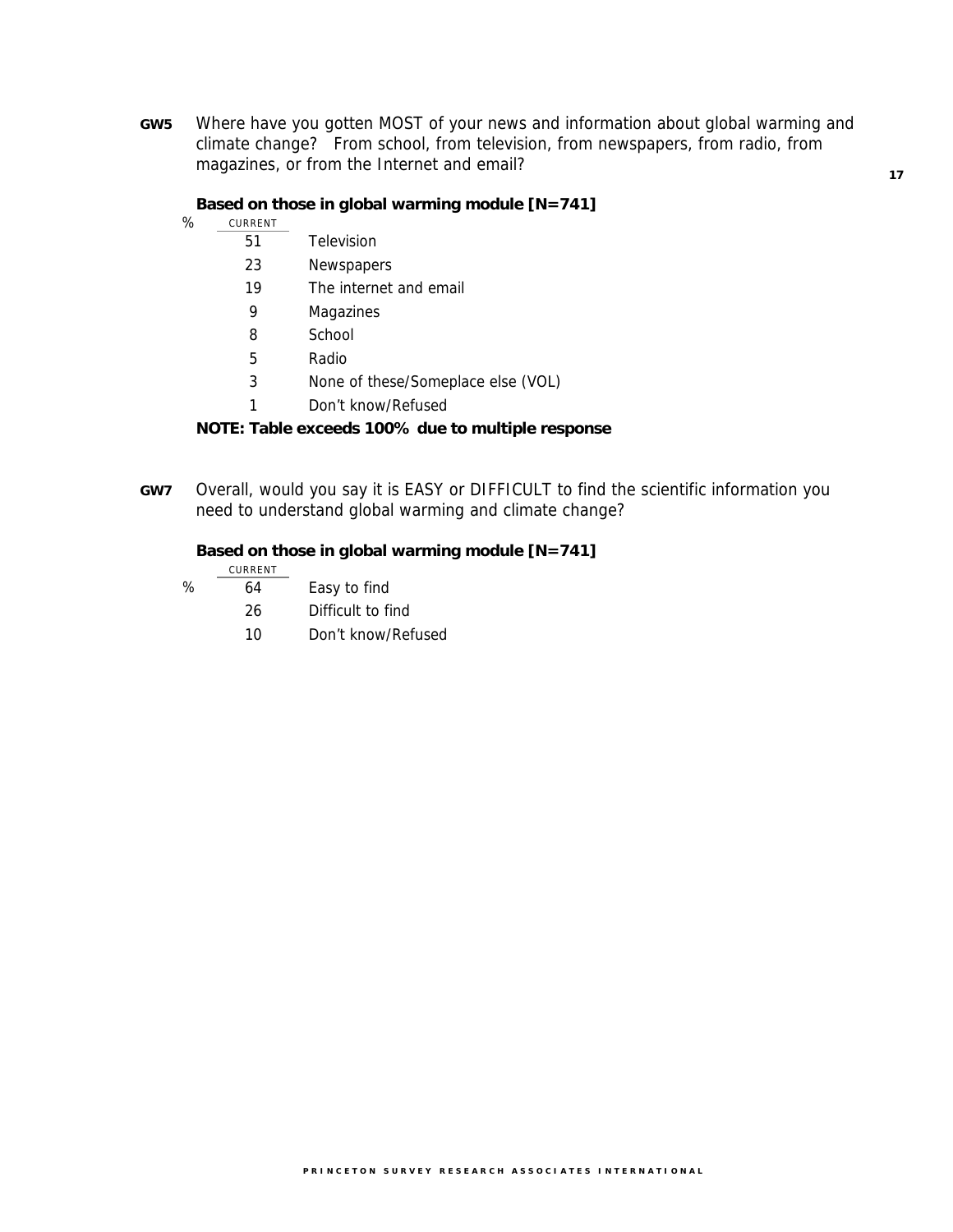**GW8** If you wanted to learn more about global warming and climate change, where would you go FIRST for more information?

|   | CURRENT  |                     |
|---|----------|---------------------|
| % | 59       | The internet        |
|   | 12       | Library             |
|   | 7        | Television          |
|   | 5        | Newspapers          |
|   | 3        | Science magazines   |
|   | 3        | Scientific journals |
|   | 1        | <b>Books</b>        |
|   | 5        | Other               |
|   | 5        | Don't know          |
|   | $^\star$ | Refused             |

#### **Based on those in global warming module [N=741]**

**GW9** Is there a particular website you would go to, or would you do a general search using a search engine?

**Based on those who would go to internet first to learn more about global warming [N=415]** 

CURRENT % 7 Particular website 92 General search 2 Don't know/Refused

**GW10** In general, do you think that…?

#### **Based on those in global warming module [N=741]**

|   | CURRENT |                                                                                          |
|---|---------|------------------------------------------------------------------------------------------|
| % | 24      | Global warming is the result of NATURAL changes in the Earth's<br>atmosphere             |
|   | 64      | Global warming is the result of HUMAN ACTIVITY such as driving<br>cars and burning fuels |
|   |         |                                                                                          |

12 Don't know/Refused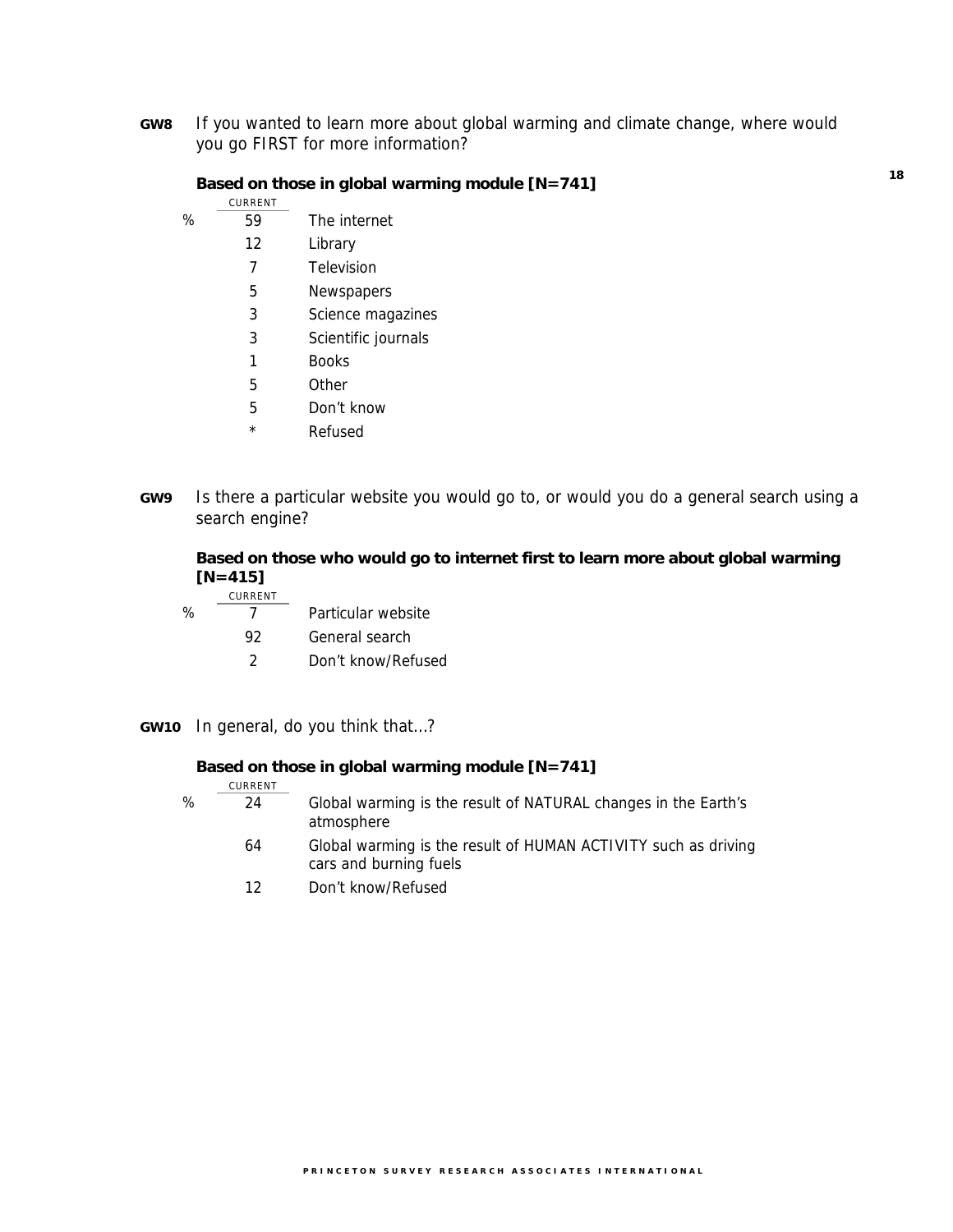#### **ORIGINS OF LIFE MODULE**

**OL1** How closely do you follow stories about the origins of life on this planet – very closely, fairly closely, not too closely, or not at all closely?

## **Based on those in origins of life module [N=571]**

|   | CURRENT |                    |
|---|---------|--------------------|
| ℅ | 19      | Very closely       |
|   | 41      | Fairly closely     |
|   | 26      | Not too closely    |
|   | 13      | Not at all closely |

- 1 Don't know/Refused
- **OL1b** In general, do you think that…?
- **OL1c** And do you think that…?

#### **Based on those in origins of life module [N=571]**

CURRENT

- % 60 Humans and other living things have evolved over time
	- 28 Humans and other living things have evolved due to natural processes such as natural selection
	- 25 A supreme being guided the evolution of living things for the purpose of creating humans and other life in the form it exists today
	- 6 Don't know/Refused
	- 30 Humans and other living things have existed in their present form since the beginning of time
	- 10 Don't know/Refused
- **OL2** Do you ever get news or information about the origins of life on this planet from the INTERNET or through EMAIL?

#### **Based on internet users in origins of life module [N=415]**

|   | CURRENT |                    |
|---|---------|--------------------|
| ℅ | 42      | Yes                |
|   | 58      | Nο                 |
|   | 7       | Don't know/Refused |

**OL3** Can you recall any specific websites where you have gotten news or information online

about the origins of life on this planet?

## **Based on internet users who get news/information about the origins of life online [N=171]**

|   | CURRENT |               |
|---|---------|---------------|
| ℅ | 23      | Gave response |
|   | 77      | Can't recall  |
|   | *       | Refused       |
|   |         |               |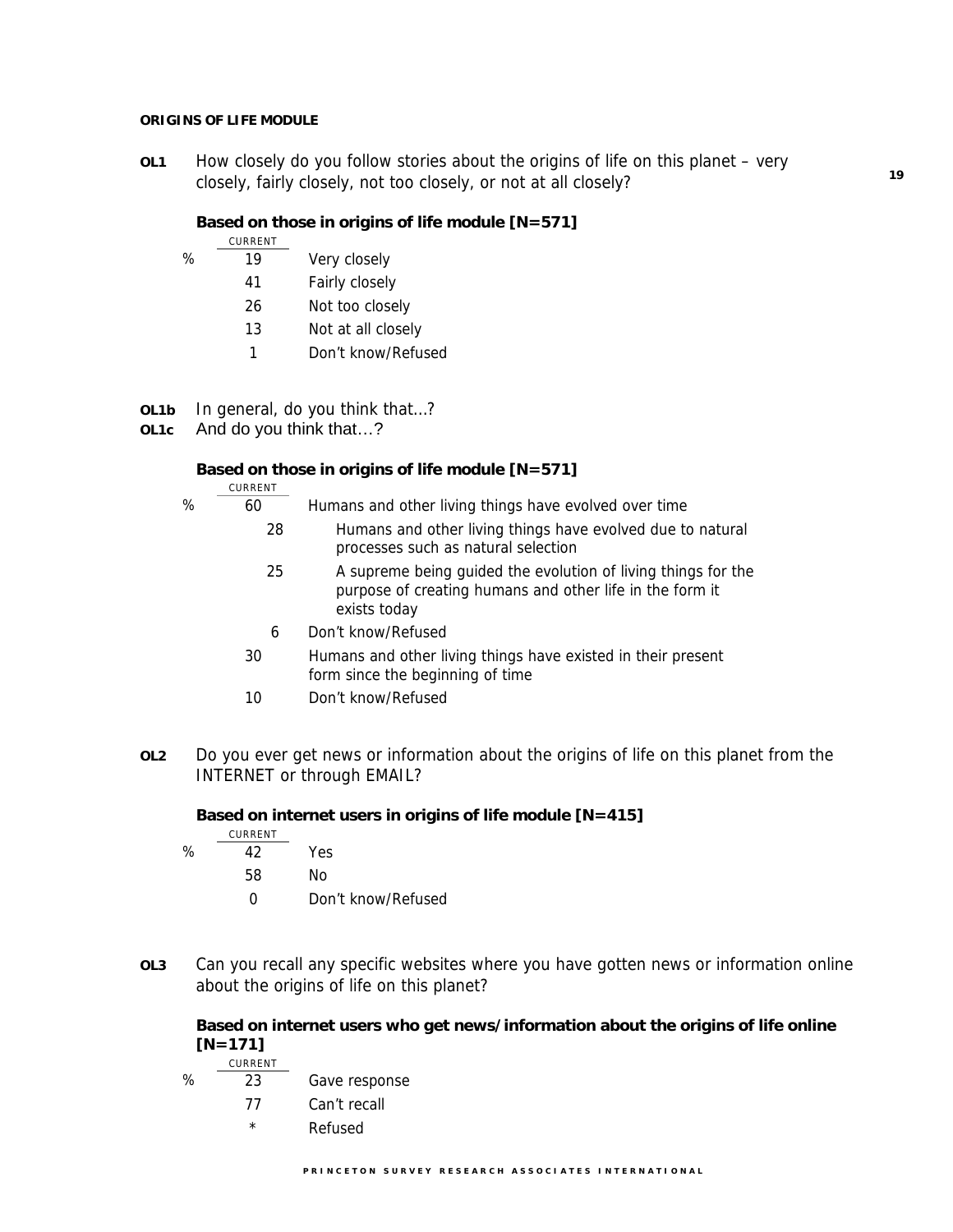**OL4** How often do you get news or information about the origins of life from the Internet or through email – everyday day or almost everyday, several times a week, several times a month, or less often?

## **Based on internet users who get news/information about the origins of life online [N=171]**

|   | CURRENT |                             |
|---|---------|-----------------------------|
| ℅ |         | Everyday or almost everyday |
|   | 13      | Several times a week        |
|   | 32      | Several times a month       |
|   | 51      | Less often                  |
|   | n       | Don't know/Refused          |

**OL5** Where have you gotten MOST of your news and information about the origins of life on this planet? From school, from television, from newspapers, from radio, from magazines, or from the Internet and email?

## **Based on those in origins of life module [N=571]**

- CURRENT % 34 School
	- 31 Television 13 The internet and email 11 Magazines 10 Newspapers 9 Bible/Church 3 Radio
		-
		- 8 None of these/Someplace else (VOL)
		- 2 Don't know/Refused

## **NOTE: Table exceeds 100% due to multiple response**

**OL7** Overall, would you say it is EASY or DIFFICULT to find the scientific information you need to understand the origins of life on this planet?

## **Based on those in origins of life module [N=571]**

- CURRENT
- % 65 Easy to find
	- 29 Difficult to find
	- 6 Don't know/Refused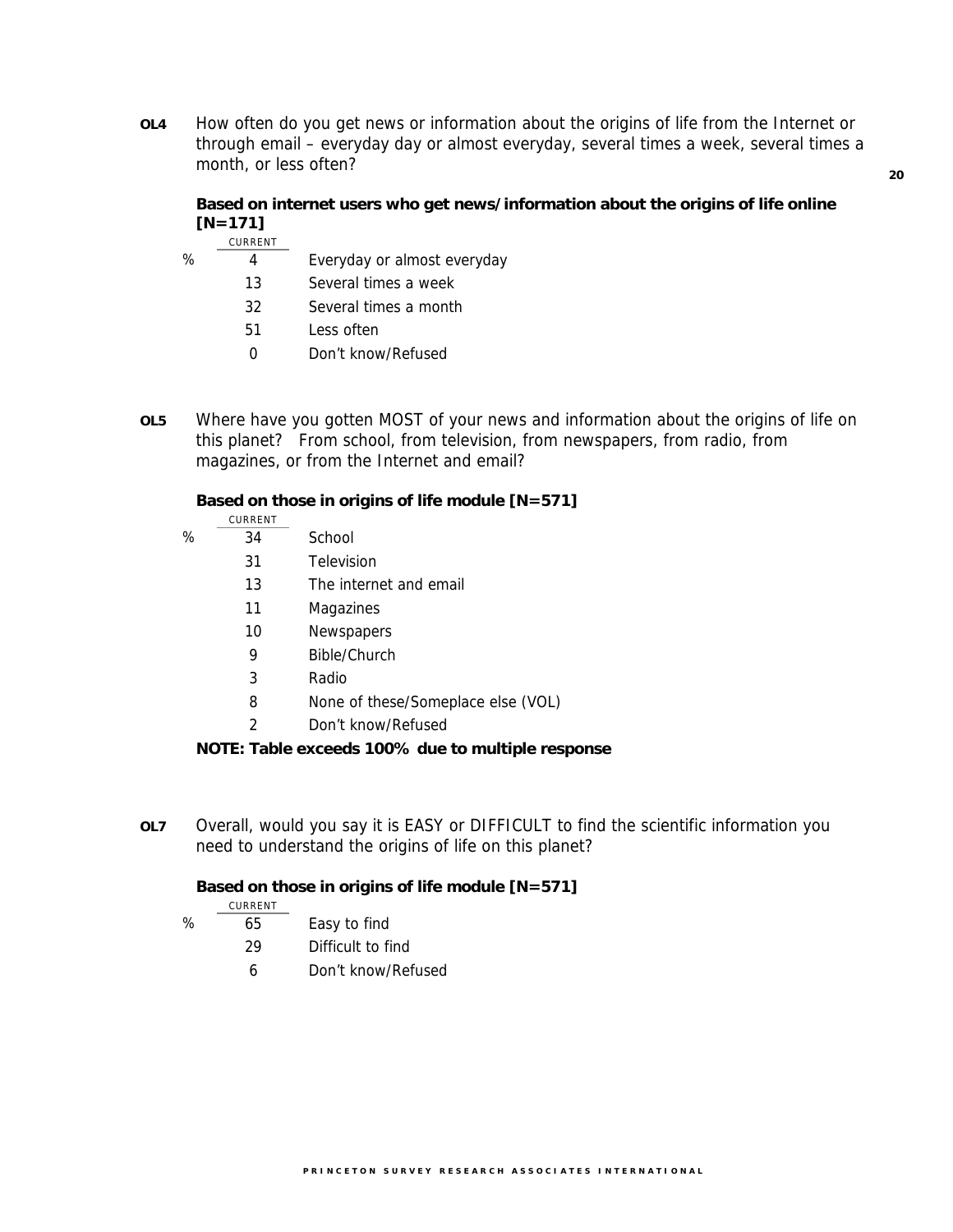**OL8** If you wanted to learn more about the origins of life on this planet, where would you go FIRST for more information?

|   |         | Based on those in origins of life module [N=571] |
|---|---------|--------------------------------------------------|
|   | CURRENT |                                                  |
| ℅ | 42      | The internet                                     |
|   | 19      | Library                                          |
|   | 11      | Bible/Church                                     |
|   | 6       | Books/Reference books                            |
|   | 4       | Scientific journals                              |
|   | 3       | Science magazines                                |
|   | 3       | Television                                       |
|   | 1       | <b>Newspapers</b>                                |
|   | 6       | Other                                            |
|   | 5       | Don't know                                       |
|   |         |                                                  |

- 1 Refused
- **OL9** Is there a particular website you would go to, or would you do a general search using a search engine?

**Based on those who would go to internet first to learn more about the origins of life [N=221]** 

CURRENT % 7 Particular website 91 General search 2 Don't know/Refused

**DEMOGRAPHIC QUESTIONS AGE THROUGH ED3 NOT TABBED**

**21**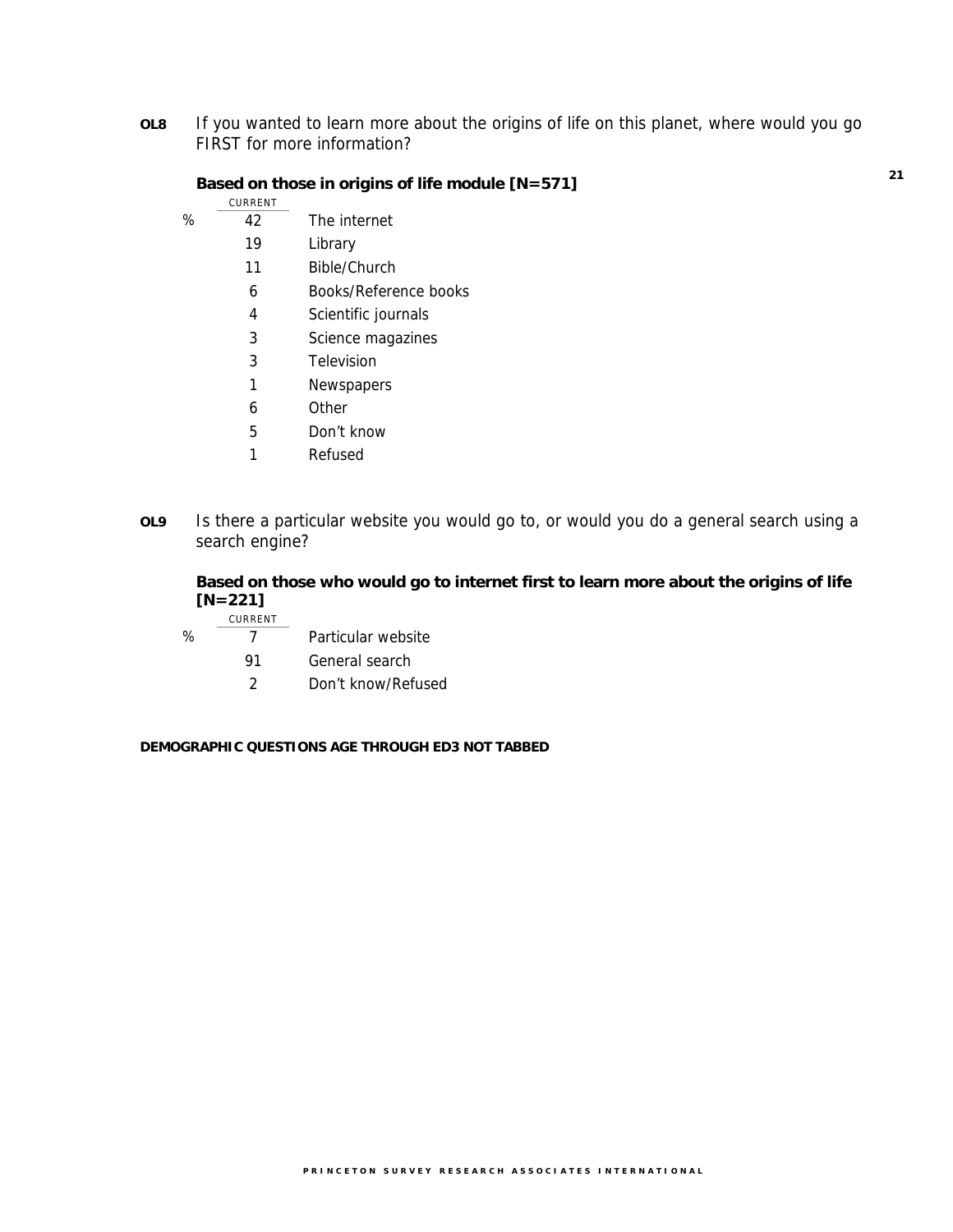|   |                                | <b>YES</b> | NO. | DON'T KNOW/<br><b>REFUSED</b> |
|---|--------------------------------|------------|-----|-------------------------------|
| a | An art museum                  | 32         | 68  | $\star$                       |
| b | A science or technology museum | 23         | 77  | $\star$                       |
|   | c A zoo or aquarium            | 48         | 52  | 0                             |
| d | A planetarium                  | 14         | 86  | $\star$                       |
| e | A natural history museum       | 26         | 74  | $\star$                       |
|   | A public library               | 70         | 30  | 0                             |
|   |                                |            |     |                               |
|   | Yes to any item above          | 82         |     |                               |

**MUS** In the past 12 months, have you visited…?

**SCTV** Please tell me if you watch the following television shows or channels regularly, once in a while, or not at all.

|   |                                       | REGULARLY | ONCE IN A<br>WHILE | NOT AT ALL | DON'T KNOW/<br><b>REFUSED</b> |
|---|---------------------------------------|-----------|--------------------|------------|-------------------------------|
| a | Nova                                  | 11        | 29                 | 59         |                               |
| b | <b>Discovery</b>                      | 43        | 42                 | 14         | $\star$                       |
| C | National Geographic                   | 24        | 45                 | 31         | $\star$                       |
| d | A&E                                   | 22        | 43                 | 33         | 1                             |
| e | The History Channel                   | 35        | 45                 | 19         | $\star$                       |
|   | The Learning Channel                  | 23        | 39                 | 37         |                               |
|   |                                       |           |                    |            |                               |
|   | Watch at least one of these regularly | 61        |                    |            |                               |

**SMAG** Do you happen to subscribe to any of the following magazines? Just tell me yes or no.

|   |                       | <b>YES</b> | NO. | DON'T KNOW/<br><b>REFUSED</b> |
|---|-----------------------|------------|-----|-------------------------------|
| a | Scientific American   | 4          | 96  | 0                             |
| h | Time                  | 14         | 86  | $^\star$                      |
| C | Newsweek              | 10         | 90  | $\star$                       |
| d | Science               | 4          | 96  | $\star$                       |
| e | Nature                | 4          | 96  | $\star$                       |
| f | National Geographic   | 18         | 82  | $^\star$                      |
| g | Popular Science       | 7          | 93  | 0                             |
| h | <b>Discover</b>       | 6          | 94  | $^\star$                      |
|   |                       |            |     |                               |
|   | Yes to any item above | 32         |     |                               |

#### **DEMOGRAPHIC QUESTIONS MAR THROUGH INC NOT TABBED**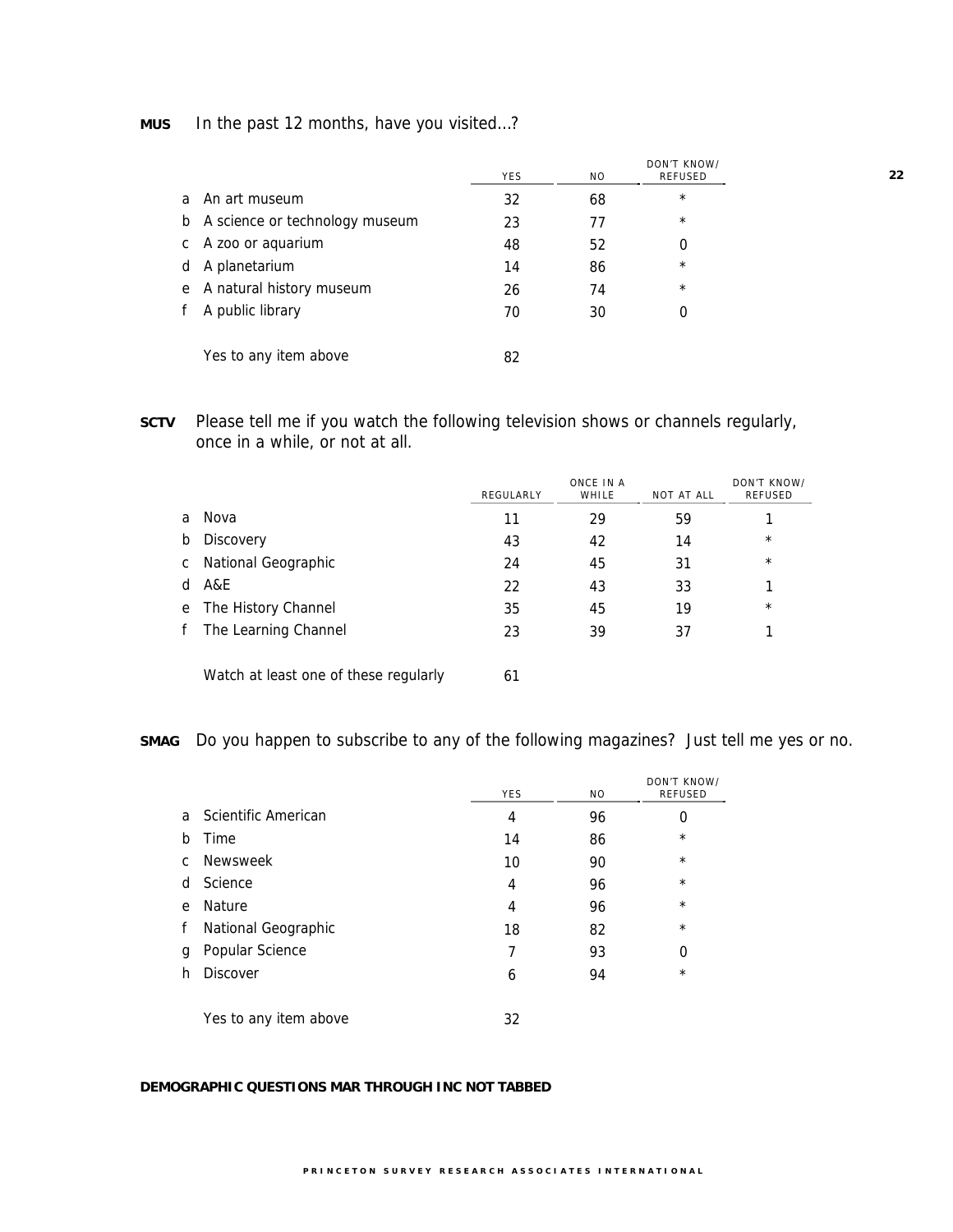**INT1** Finally, in the past 12 months, did you happen to visit any of the following websites? Just tell me yes or no.

| Based on internet users $[N=1,447]$ |  |  |
|-------------------------------------|--|--|
|-------------------------------------|--|--|

|    |                                                                           | <b>YES</b> | <b>NO</b> | DON'T KNOW/<br><b>REFUSED</b> |
|----|---------------------------------------------------------------------------|------------|-----------|-------------------------------|
| a  | The website of a major news organization, such as<br>cnn.com or msnbc.com | 70         | 30        |                               |
| b  | Discovery.com                                                             | 31         | 68        |                               |
| C  | Nasa.gov                                                                  | 19         | 81        |                               |
| d  | PBS.org                                                                   | 28         | 71        |                               |
| e  | Nature.com                                                                | 9          | 91        |                               |
| f  | NationalGeographic.com                                                    | 23         | 76        |                               |
| g  | The website of the Smithsonian Institute, www.si.edu                      | 14         | 86        |                               |
| h. | Science.com                                                               | 10         | 89        |                               |
| i  | USGS.gov                                                                  | 23         | 75        |                               |
|    | Total yes to any item                                                     | 81         |           |                               |

**23**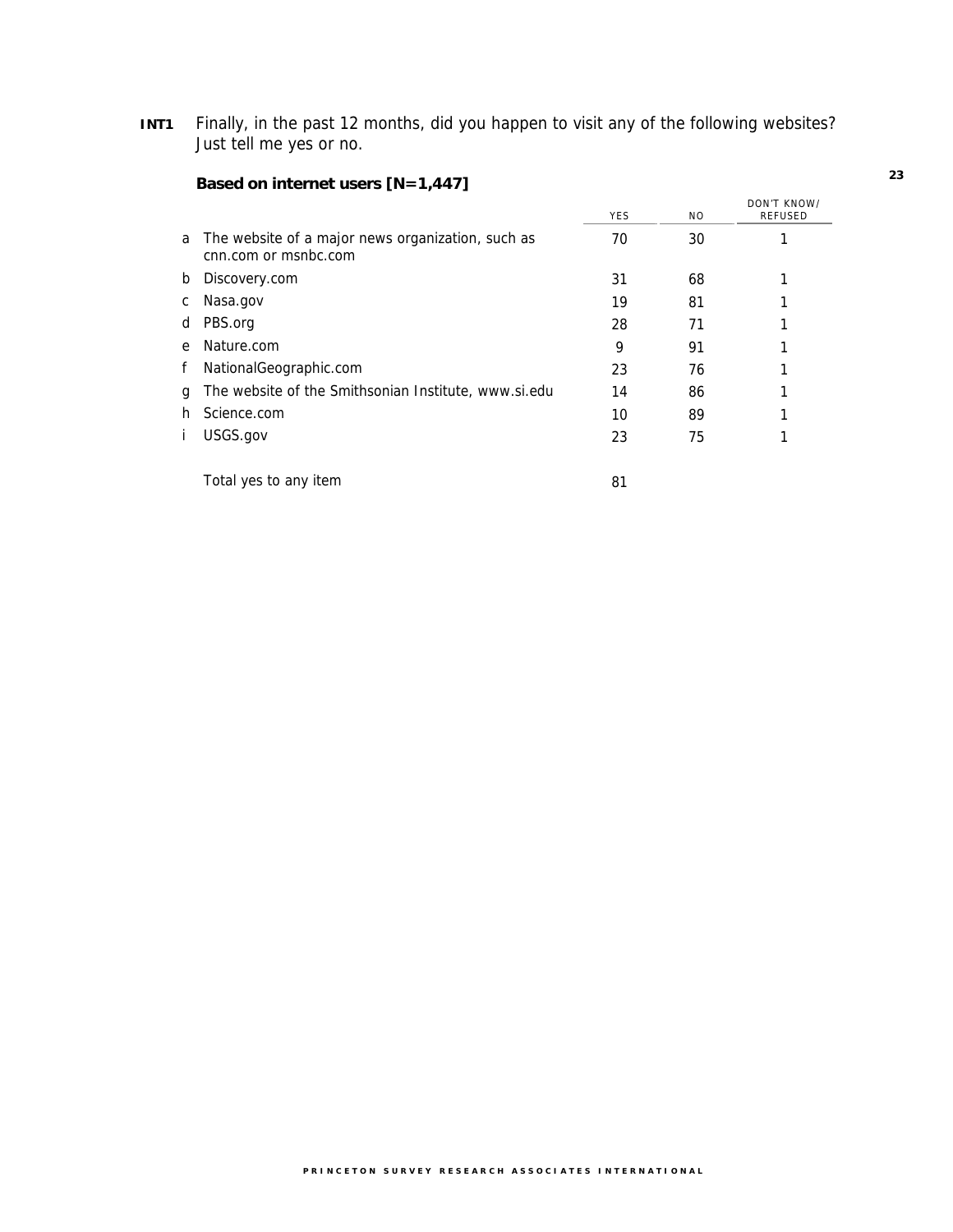# Methodology

# **Exploratorium Survey**

Prepared by Princeton Survey Research Associates International for the Pew Internet and American Life Project

February 2006

## **SUMMARY**

The Exploratorium Survey, sponsored by the Pew Internet and American Life Project, obtained telephone interviews with a nationally representative sample of 2,000 adults age 18 and older living in continental United States telephone households. The survey was constructed by Princeton Survey Research Associates International. The interviews were conducted in English by Princeton Data Source, LLC from January 9 to February 6, 2006. Statistical results are weighted to correct known demographic discrepancies. The margin of sampling error for the complete set of weighted data is  $\pm 2.5\%$ . The number of adult internet users is 1,447 with a margin of sampling error of  $\pm 2.9\%$ .

Details on the design, execution and analysis of the survey are discussed below.

## **DESIGN AND DATA COLLECTION PROCEDURES**

#### Sample Design

The sample was designed to represent all continental U.S. telephone households. The telephone sample was provided by Survey Sampling International, LLC (SSI) according to PSRAI specifications. The sample was drawn using standard *list-assisted random digit dialing* (RDD) methodology. *Active blocks* of telephone numbers (area code + exchange + two-digit block number) that contained three or more residential directory listings were selected with probabilities in proportion to their share of listed telephone households; after selection two more digits were added randomly to complete the number. This method guarantees coverage of every assigned phone number regardless of whether that number is directory listed, purposely unlisted, or too new to be listed. After selection, the numbers were compared against business directories and matching numbers purged.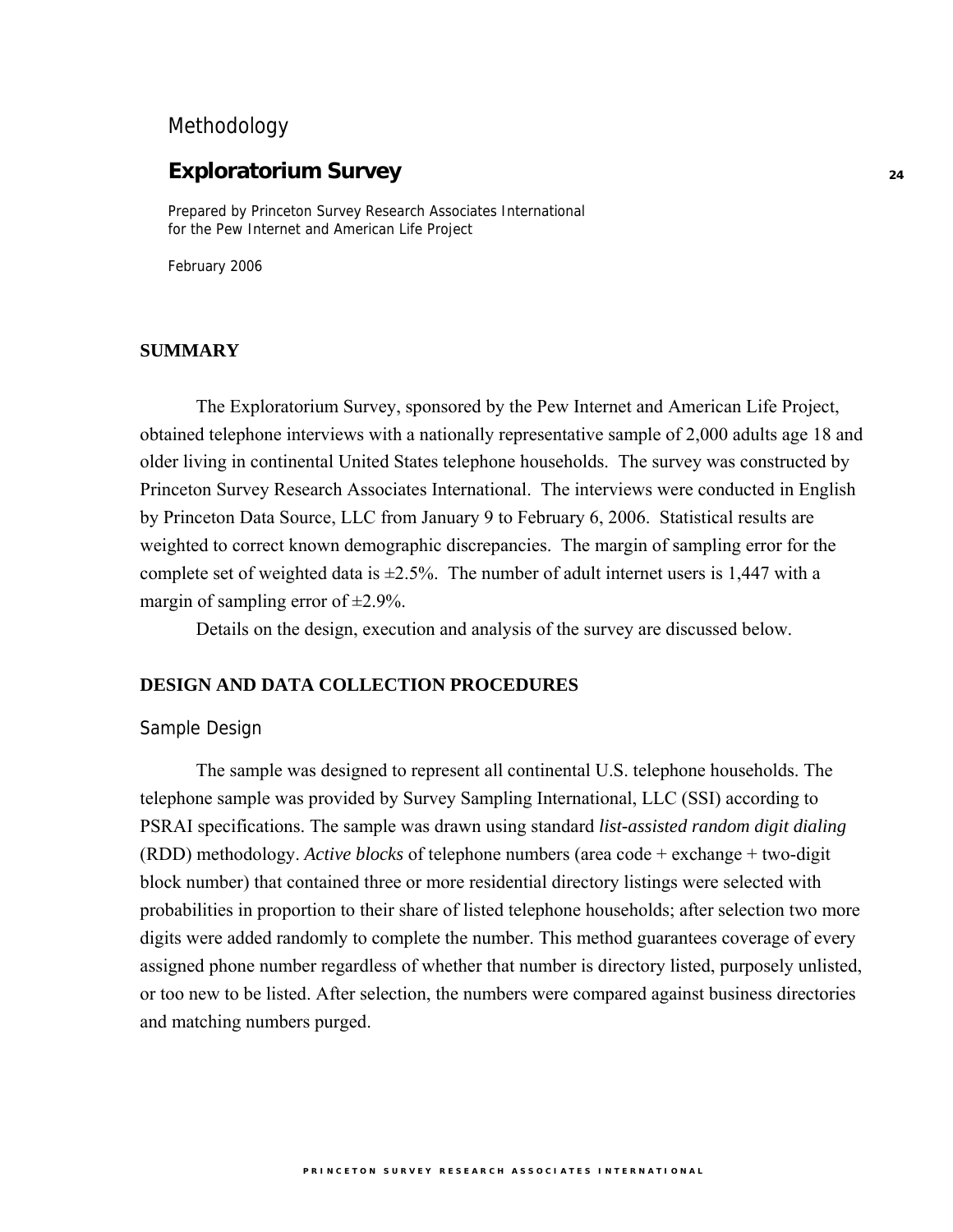## Contact Procedures

Interviews were conducted from January 9 to February 6, 2006. As many as 10 attempts were made to contact every sampled telephone number. Sample was released for interviewing in replicates, which are representative subsamples of the larger sample. Using replicates to control the release of sample ensures that complete call procedures are followed for the entire sample.

Calls were staggered over times of day and days of the week to maximize the chance of making contact with potential respondents. Each household received at least one daytime call in an attempt to find someone at home. In each contacted household, interviewers asked to speak with the youngest adult male currently at home. If no male was available, interviewers asked to speak with the oldest female at home. This systematic respondent selection technique has been shown to produce samples that closely mirror the population in terms of age and gender.

## **WEIGHTING AND ANALYSIS**

Weighting is generally used in survey analysis to compensate for patterns of nonresponse that might bias results. The weight variable balances the interviewed sample of all adults to match national parameters for sex, age, education, race, Hispanic origin, region (U.S. Census definitions), and population density. The White, non-Hispanic subgroup was also balanced on age, education and region. These parameters came from a special analysis of the Census Bureau's 2005 Annual Social and Economic Supplement (ASEC) that included all households in the continental United States that had a telephone.

Weighting was accomplished using Sample Balancing, a special iterative sample weighting program that simultaneously balances the distributions of all variables using a statistical technique called the *Deming Algorithm*. Weights were trimmed to prevent individual interviews from having too much influence on the final results. The use of these weights in statistical analysis ensures that the demographic characteristics of the sample closely approximate the demographic characteristics of the national population. Table 1 compares weighted and unweighted sample distributions to population parameters.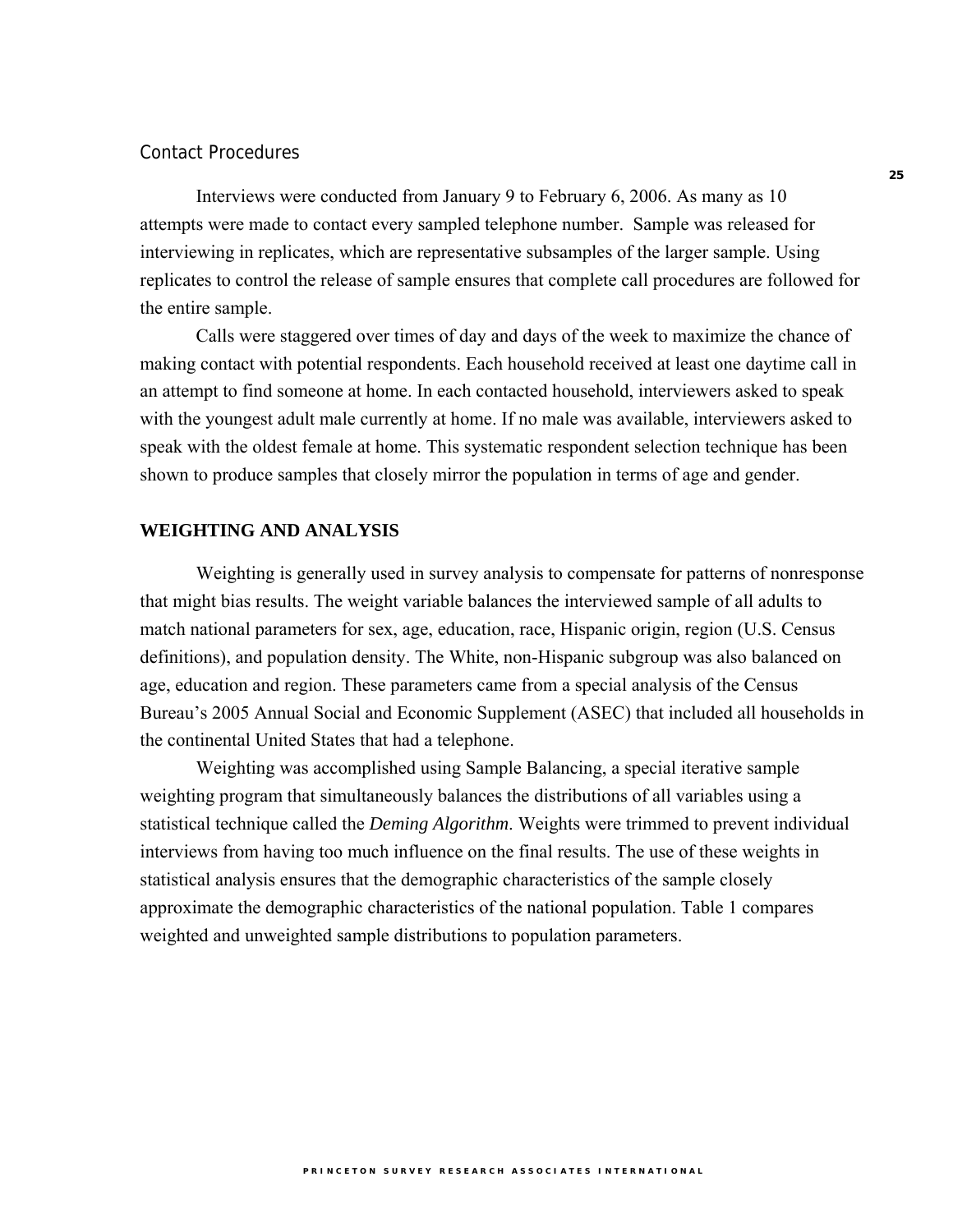| Gender<br>Male<br>48.1<br>44.9<br>48.2     |        | 2005 Parameter | <b>Unweighted</b> | (WEIGHT) |
|--------------------------------------------|--------|----------------|-------------------|----------|
|                                            |        |                |                   |          |
|                                            |        |                |                   |          |
|                                            | Female | 51.9           | 55.2              | 51.8     |
|                                            |        |                |                   |          |
| Age                                        |        |                |                   |          |
| 18-24<br>12.6<br>6.5<br>12.4               |        |                |                   |          |
| 25-34<br>17.7<br>12.6<br>18.0              |        |                |                   |          |
| 35-44<br>19.9<br>18.2<br>19.9              |        |                |                   |          |
| 19.3<br>45-54<br>19.5<br>20.8              |        |                |                   |          |
| 13.5<br>55-64<br>13.8<br>17.8              |        |                |                   |          |
| 24.1<br>$65+$<br>16.5<br>16.8              |        |                |                   |          |
|                                            |        |                |                   |          |
| Education                                  |        |                |                   |          |
| Less than HS Grad.<br>15.0<br>8.9<br>12.8  |        |                |                   |          |
| HS Grad.<br>36.1<br>31.9<br>35.6           |        |                |                   |          |
| Some College<br>23.1<br>24.0<br>24.0       |        |                |                   |          |
| College Grad.<br>25.8<br>35.2<br>27.6      |        |                |                   |          |
|                                            |        |                |                   |          |
| Region                                     |        |                |                   |          |
| Northeast<br>19.0<br>17.5<br>19.0          |        |                |                   |          |
| Midwest<br>23.1<br>25.7<br>24.1            |        |                |                   |          |
| South<br>35.9<br>36.9<br>35.2              |        |                |                   |          |
| West<br>22.0<br>21.6<br>20.0               |        |                |                   |          |
|                                            |        |                |                   |          |
| Race/Ethnicity                             |        |                |                   |          |
| White/not Hispanic<br>71.2<br>82.7<br>73.5 |        |                |                   |          |
| Black/not Hispanic<br>10.9<br>11.1<br>8.8  |        |                |                   |          |
| Hispanic<br>12.1<br>10.7<br>6.0            |        |                |                   |          |
| Other/not Hispanic<br>5.8<br>2.4<br>4.8    |        |                |                   |          |
| <b>Population Density</b>                  |        |                |                   |          |
| 1 - Lowest<br>20.1<br>26.5<br>20.9         |        |                |                   |          |
| 20.0<br>22.8<br>2<br>20.6                  |        |                |                   |          |
| 3<br>20.1<br>21.4<br>20.5                  |        |                |                   |          |
| $\overline{4}$<br>20.2<br>15.6<br>19.5     |        |                |                   |          |
| 13.8<br>5 - Highest<br>19.6<br>18.4        |        |                |                   |          |

**Table 1: Sample Demographics <sup>26</sup>**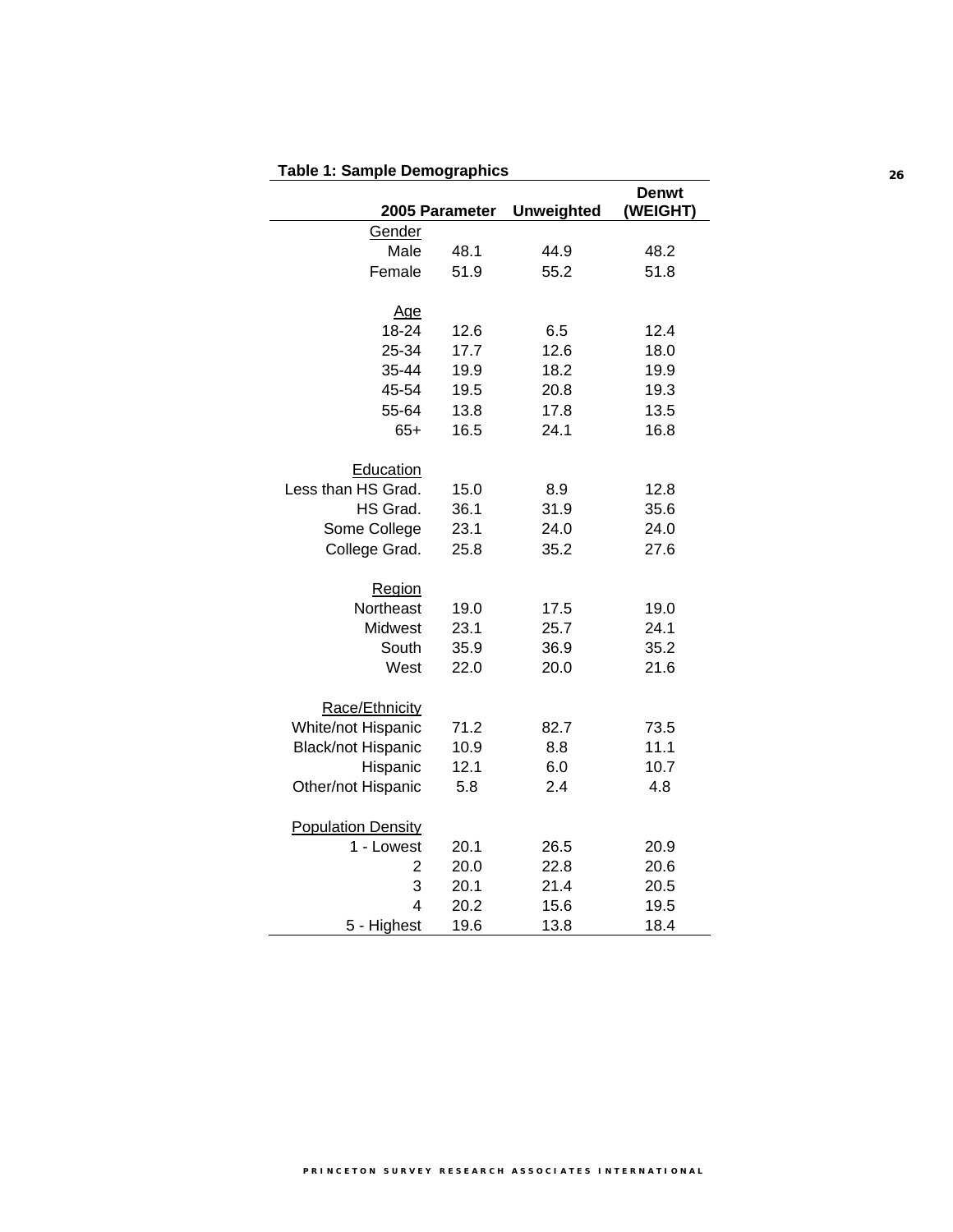## Effects of Sample Design on Statistical Inference

Post-data collection statistical adjustments require analysis procedures that reflect departures from simple random sampling. PSRAI calculates the effects of these design features so that an appropriate adjustment can be incorporated into tests of statistical significance when using these data. The so-called "design effect" or *deff* represents the loss in statistical efficiency that results from systematic non-response. The total sample design effect for this survey is 1.28.

PSRAI calculates the composite design effect for a sample of size *n*, with each case having a weight, *wi* as:

$$
deff = \frac{n \sum_{i=1}^{n} w_i^2}{\left(\sum_{i=1}^{n} w_i\right)^2}
$$
 formula 1

In a wide range of situations, the adjusted *standard error* of a statistic should be calculated by multiplying the usual formula by the square root of the design effect (√*deff* ). Thus, the formula for computing the 95% confidence interval

around a percentage is:

$$
\hat{p} \pm \left(\sqrt{\text{deff}} \times 1.96\sqrt{\frac{\hat{p}(1-\hat{p})}{n}}\right) \qquad \text{formula 2}
$$

where  $\hat{p}$  is the sample estimate and *n* is the unweighted number of sample cases in the group being considered.

The survey's *margin of error* is the largest 95% confidence interval for any estimated proportion based on the total sample— the one around 50%. For example, the margin of error for the entire sample is  $\pm 2.5\%$ . This means that in 95 out every 100 samples drawn using the same methodology, estimated proportions based on the entire sample will be no more than 2.5 percentage points away from their true values in the population. The margin of error for estimates based on adult internet users is  $\pm 2.9\%$ . It is important to remember that sampling fluctuations are only one possible source of error in a survey estimate. Other sources, such as respondent selection bias, questionnaire wording and reporting inaccuracy, may contribute additional error of greater or lesser magnitude.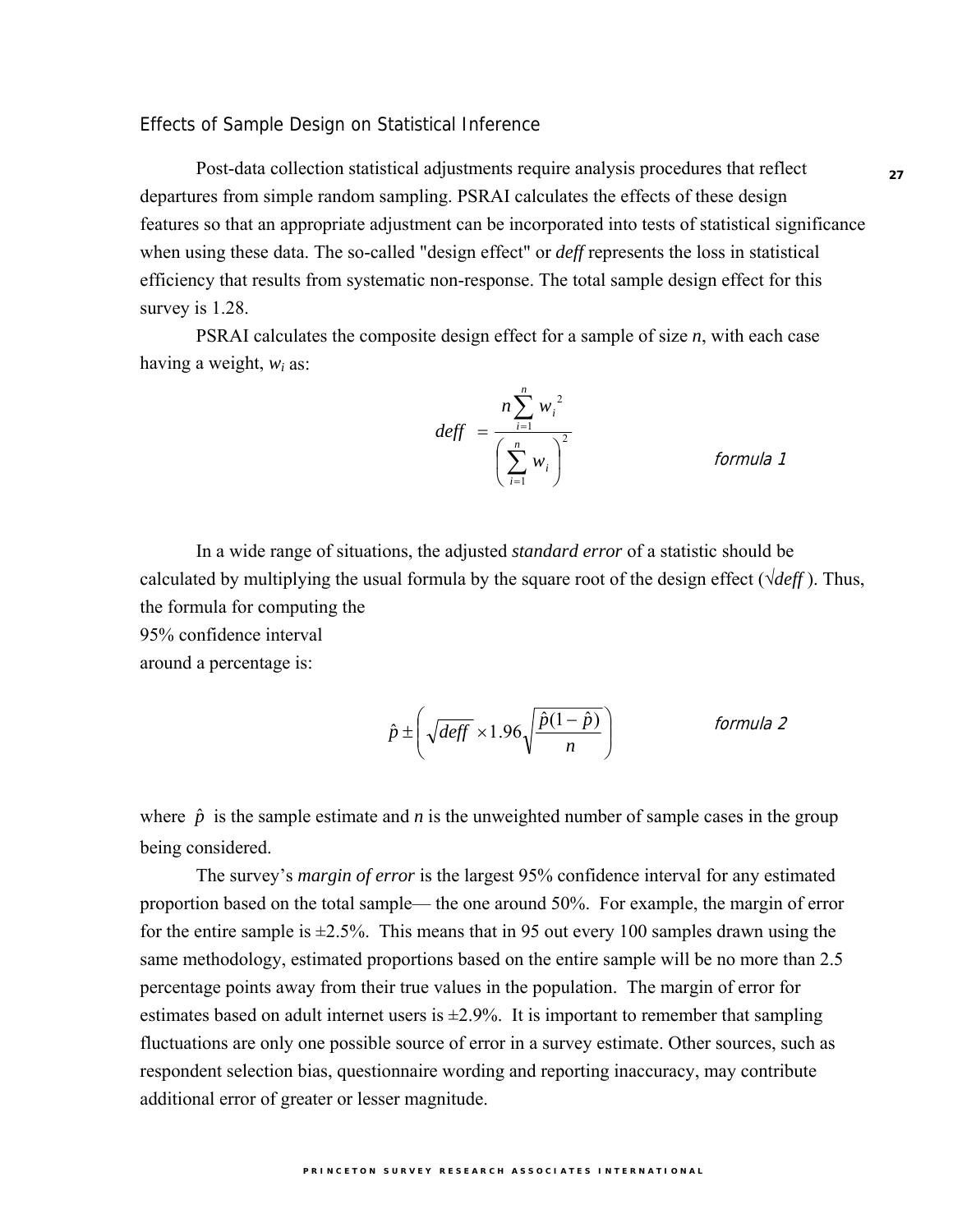## Response Rate

-

Table 2 reports the disposition of all sampled telephone numbers ever dialed from the original telephone number sample. The response rate estimates the fraction of all eligible respondents in the sample that were ultimately interviewed. At PSRAI it is calculated by taking the product of three component rates:<sup>3</sup>

- $\circ$  Contact rate the proportion of working numbers where a request for interview was made – of 78 percent<sup>4</sup>
- $\circ$  Cooperation rate the proportion of contacted numbers where a consent for interview was at least initially obtained, versus those refused  $-$  of 43 percent
- $\circ$  Completion rate the proportion of initially cooperating and eligible interviews that were completed  $-$  of 88 percent

Thus the response rate for this survey was 30 percent.

<sup>&</sup>lt;sup>3</sup> PSRAI's disposition codes and reporting are consistent with the American Association for Public Opinion Research standards.

<sup>&</sup>lt;sup>4</sup> PSRAI assumes that 75 percent of cases that result in a constant disposition of "No answer" or "Busy" are actually not working numbers.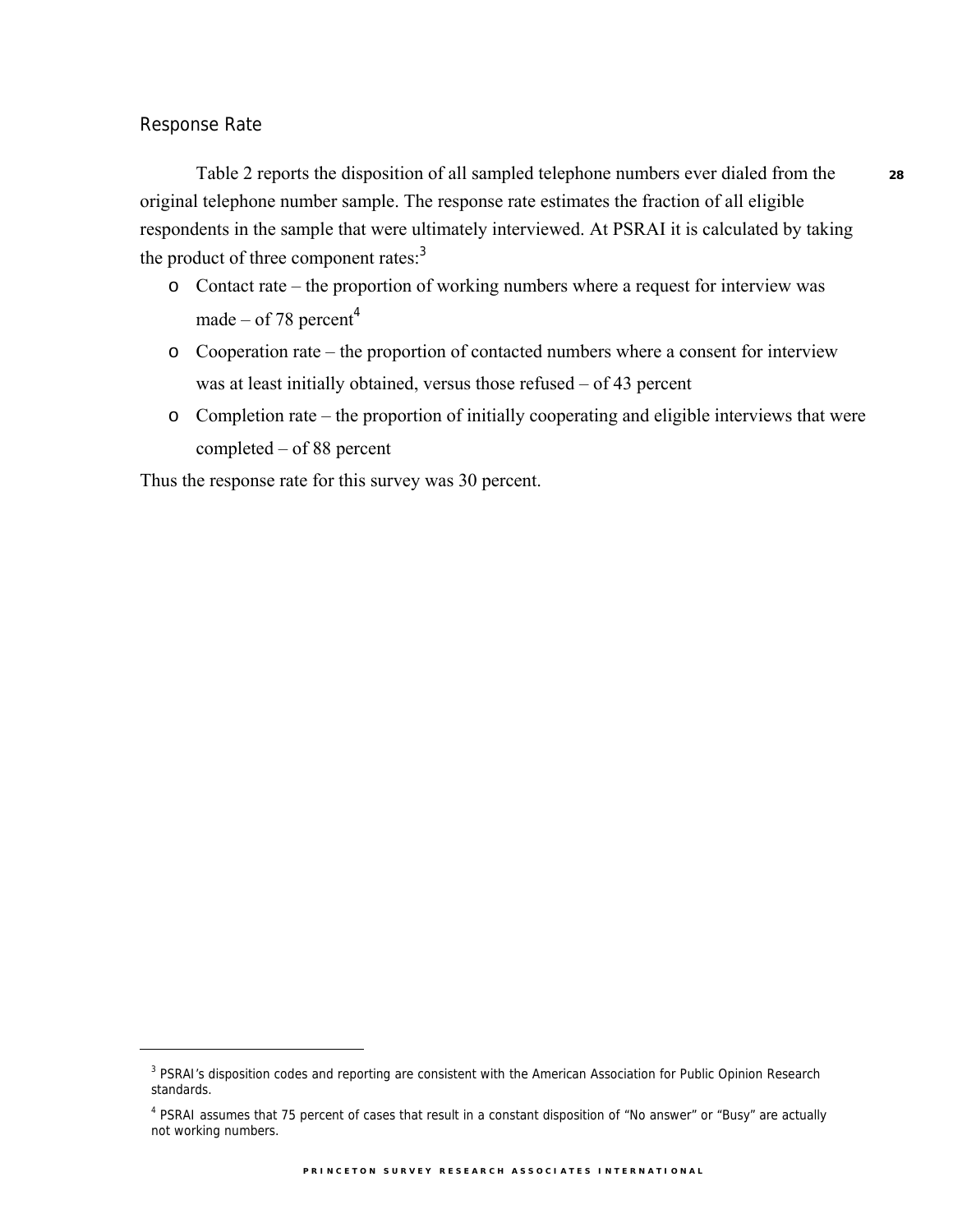| <b>Table 2: Sample Disposition</b> |              |
|------------------------------------|--------------|
|                                    | <b>Final</b> |
| <b>Total Numbers dialed</b>        | 13,087       |
|                                    |              |
| <b>Business</b>                    | 1,156        |
| Computer/Fax                       | 891          |
| Cell phone                         | 22           |
| Other Not-Working                  | 2,385        |
| Additional projected NW            | 757          |
| Working numbers                    | 7,876        |
| <b>Working Rate</b>                | 60.2%        |
|                                    |              |
| No Answer                          | 185          |
| Busy                               | 47           |
| <b>Answering Machine</b>           | 1,276        |
| Callbacks                          | 74           |
| <b>Other Non-Contacts</b>          | 132          |
| <b>Contacted numbers</b>           | 6,163        |
| <b>Contact Rate</b>                | 78.2%        |
|                                    |              |
| <b>Initial Refusals</b>            | 2,762        |
| <b>Second Refusals</b>             | 749          |
| Cooperating numbers                | 2,652        |
| <b>Cooperation Rate</b>            | 43.0%        |
|                                    |              |
| No Adult in HH                     | 25           |
| Language Barrier                   | 355          |
| Eligible numbers                   | 2,272        |
| <b>Eligibility Rate</b>            | 85.7%        |
|                                    | 272          |
| Interrupted                        |              |
| Completes                          | 2,000        |
| <b>Completion Rate</b>             | 88.0%        |
| <b>Response Rate</b>               | 29.6%        |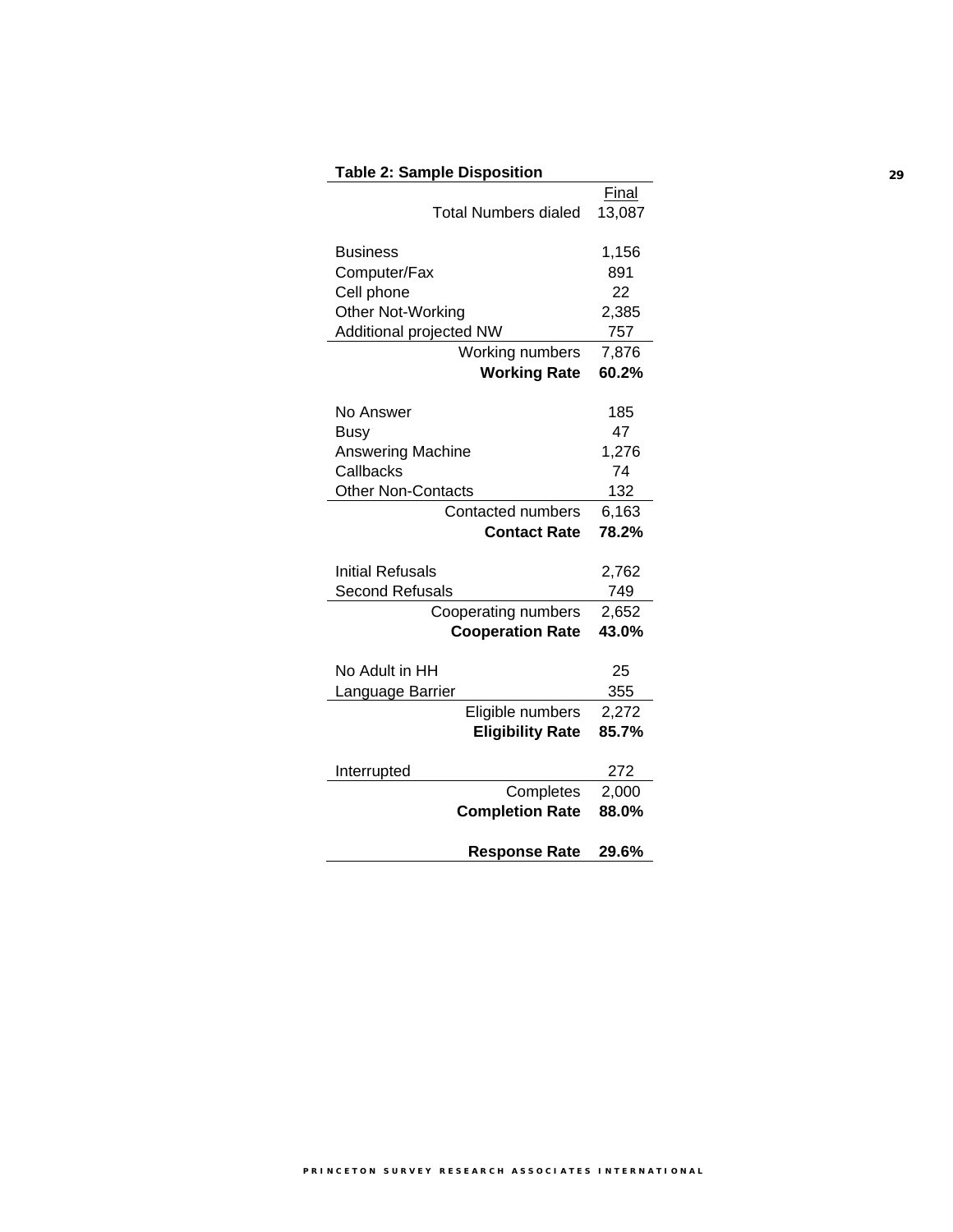# **Endnotes**

<sup>1</sup> Nov/Dec 2005 trends based on daily tracking survey conducted Nov. 29-Dec.31, 2005 [N=3,011].

<sup>2</sup> September 2005 trends based on daily tracking survey conducted Sept. 14-Oct.13, 2005 [N=2,251].

 $3$  May/June 2005 trends based on the Spyware Survey, conducted May 4-June7, 2005 [N=2,001].

4 February 2005 trends based on daily tracking survey conducted Feb. 21-March 21, 2005 [N=2,201].

 $<sup>5</sup>$  January 2005 trends based on daily tracking survey conducted Jan. 13-Feb.9, 2005 [N=2,201].</sup>

6 November 23-30, 2004 trends based on the November Activity Tracking Survey, conducted Nov 23-Nov 30, 2004  $[N=914]$ .

<sup>7</sup> November 2004 trends based on the November Post-Election Tracking Survey, conducted Nov 4-Nov 22, 2004  $[N=2,200]$ .

 $8$  May/June 2004 trends based on daily tracking survey conducted May 14-June 17, 2004 [N=2,200].

<sup>9</sup> February 2004 trends based on daily tracking survey conducted February 3-March 1, 2004 [N=2,204].

<sup>10</sup> November 2003 trends based on daily tracking survey conducted November 18-December 14, 2003 [N=2,013].

<sup>11</sup> July 2003 trends based on 'E-Government' survey conducted June 25-August 3, 2003  $[N=2,925]$ .

<sup>12</sup> June 2003 trends based on 'Internet Spam' survey conducted June 10-24, 2003 [N=2,200].

<sup>13</sup> April/May 2003 trends based on daily tracking survey conducted April 29-May 20, 2003 [N=1,632].

<sup>14</sup> March 12-19, 2003 trends based on daily tracking survey conducted March 12-19, 2003 [N=883].

<sup>15</sup> March 3-11, 2003 trends based on daily tracking survey conducted March 3-11, 2003 [N=745].

<sup>16</sup> February 2003 trends based on daily tracking survey conducted February 12-March 2, 2003 [N=1,611].

<sup>17</sup> December 2002 trends based on daily tracking survey conducted Nov. 25–Dec. 22, 2002 [N=2,038].

<sup>18</sup> November 2002 trends based on daily tracking survey conducted October 28-November 24, 2002  $[N=2,745]$ .

<sup>19</sup> October 2002 trends based on daily tracking survey conducted October 7-27, 2002 [N=1,677].

<sup>20</sup> September 2002 trends based on daily tracking survey conducted September 9-October 6, 2002 [N=2,092].

<sup>21</sup> July 2002 trends based on 'Sept. 11<sup>th</sup>-The Impact Online' survey conducted June 26-July 26, 2002  $[N=2,501]$ .

<sup>22</sup> March/May 2002 trends based on daily tracking surveys conducted March 1-31, 2002 and May 2-19, 2002.

<sup>23</sup> January 2002 trends based on a daily tracking survey conducted January 3-31, 2002.

<sup>24</sup> December 2001 trends represent a total tracking period of December 1-23, 2001 [N=3,214]. This tracking period based on daily tracking surveys conducted December 17-23, 2001 and November 19-December 16, 2001.

<sup>25</sup> November 2001 trends represent a total tracking period of November 1-30, 2001 [N=2,119]. This tracking period based on daily tracking surveys conducted October 19 – November 18, 2001 and November 19 – December 16, 2001.

<sup>26</sup> October 2001 trends represent a total tracking period of October 1-31, 2001 [N=1,924]. This tracking period based on daily tracking surveys conducted September 20 – October 1, 2001, October 2-7, 2001, October 8-18, 2001, and October  $19 -$  November 18, 2001.

<sup>27</sup> September 2001 trends represent a total tracking period of September 1-30, 2001 [N=742]. This tracking period based on daily tracking surveys conducted August 13-September 10, 2001, September 12-19, 2001 and September 20 – October 1, 2001.